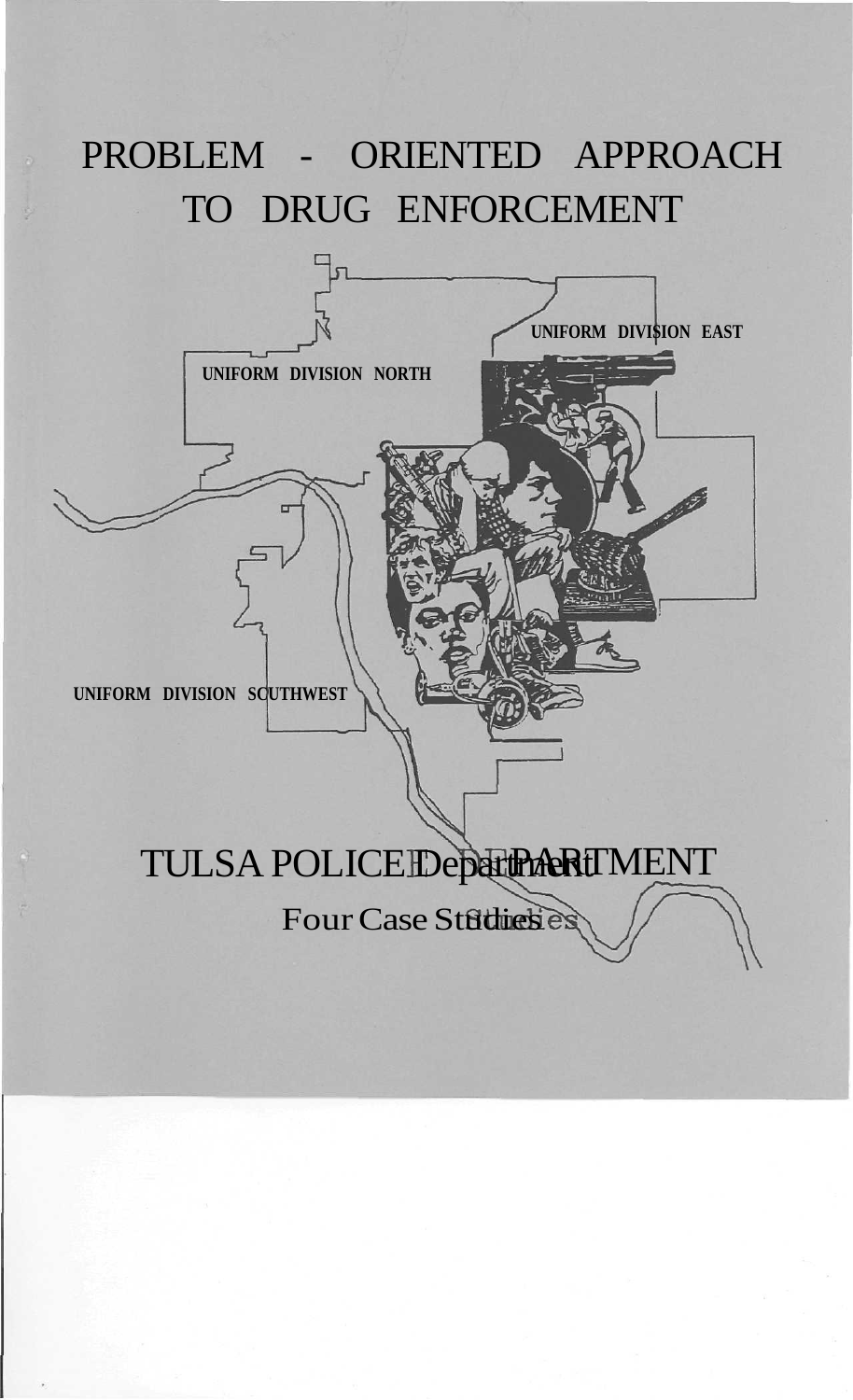# DRUG-RELATED CRIME PROBLEMS IN PUBLIC HOUSING

 $\sim$  .

Tulsa, Oklahoma Police Department

The Problem-Oriented Approach to Drug Enforcement project funded by the Bureau of Justice Assistance administered by the Police Executive Research Forum

June 1, 1989

 $\sim$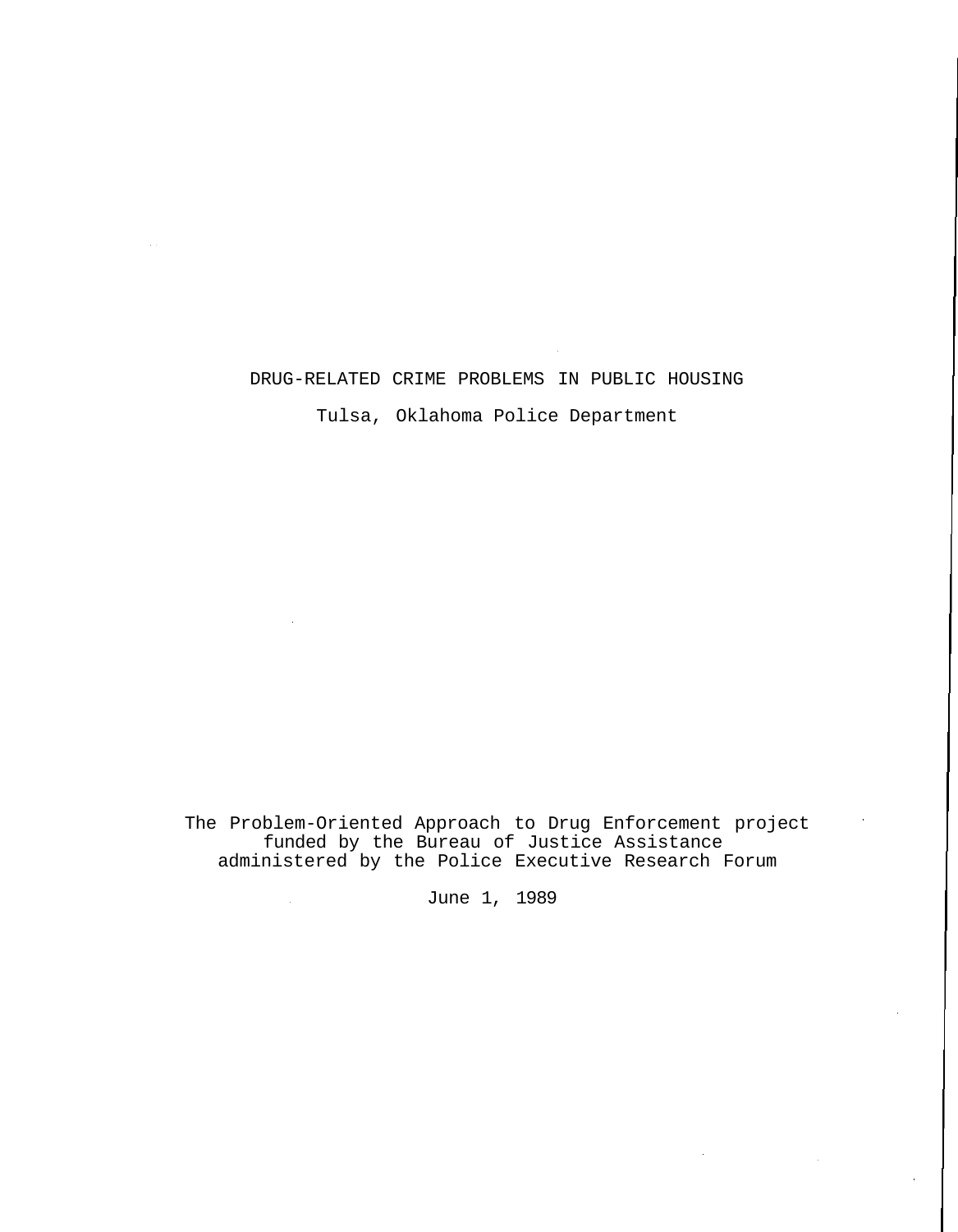#### The Problem-Oriented Approach to Drug Enforcement Project

The Police Executive Research Forum has a cooperative agreement with the Bureau of Justice Assistance to conduct a two-year project applying the principles of problem-oriented policing to drug problems of five cities. The objectives of the project are three-fold:

- . To increase the effectiveness of police in battling drug problems by addressing the underlying problems that give rise to incidents that drive patrol time.
- to increase the reliance on the knowledge and creative approaches of line officers to analyze problems and develop solutions; and,
- to develop a closer involvement with the public to see that police address the needs of citizens.

Five cities are participating in the project -- Atlanta, Tampa, Philadelphia, Tulsa, and San Diego. Each of these project sites has targeted a portion of its city that faces severe problems with a dimension of the comprehensive drug problem; street level dealing of crack cocaine is a major concern in each site. Four of the project cities have also focused predominantly upon areas which include large public housing complexes. Those cities are implementing project strategies that include an active role for both residents and management of the housing authorities. All of the cities are developing a cooperative interagency response to maximize the benefits of both public and private resources.

Each of the cities in the Problem-Oriented Approach to Drug Enforcement project has a formal task group or management committee that has conducted an inventory of the city's drug problem in a target area. In addition, those task groups are guiding the organizational application of the problem-oriented policing techniques. The strategies are being used by officers and supervisors involved in the project who were trained by the<br>Forum staff. In each city, a Field Technical Assistance Coordinator In each city, a Field Technical Assistance Coordinator provides technical assistance to the task group and to the officers who are using the problem-solving techniques.

> The following four case studies were documented by officers from the Tulsa Police Department named within each case. This report was produced and the case studies written by Karen Allen, Field Technical Assistance Coordinator for the Problem-Oriented Approach to Drug Enforcement project in Tulsa, Oklahoma. Lt. Steve Smith is the Project Director for the Tulsa project.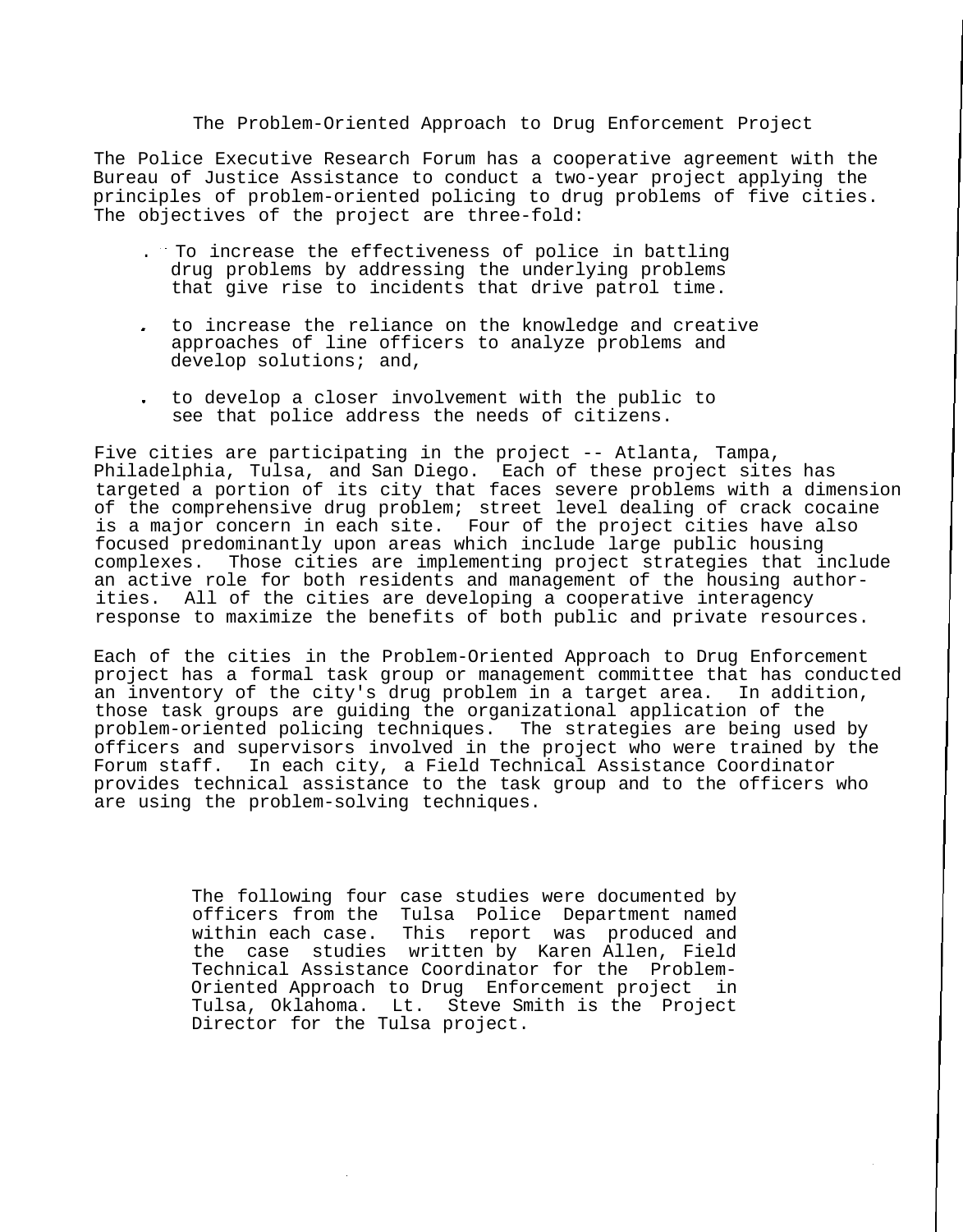# TABLE OF CONTENTS

 $\sim$ 

# Page

 $\bar{\mathcal{A}}$ 

|    | Effective Networking with Housing<br>SEMINOLE HILLS:<br>Authority Reduces Blatant Street<br>Dealing of Drugs |
|----|--------------------------------------------------------------------------------------------------------------|
| 6  | Domestic Violence and Drugs<br>COMANCHE PARK:                                                                |
| 9  | Drug Trafficking Among Black Juveniles in Low-<br>Income Public Housing                                      |
| 16 | A Strategy for Deterring<br>NORMANDY APARTMENTS:<br>Drug Trafficking                                         |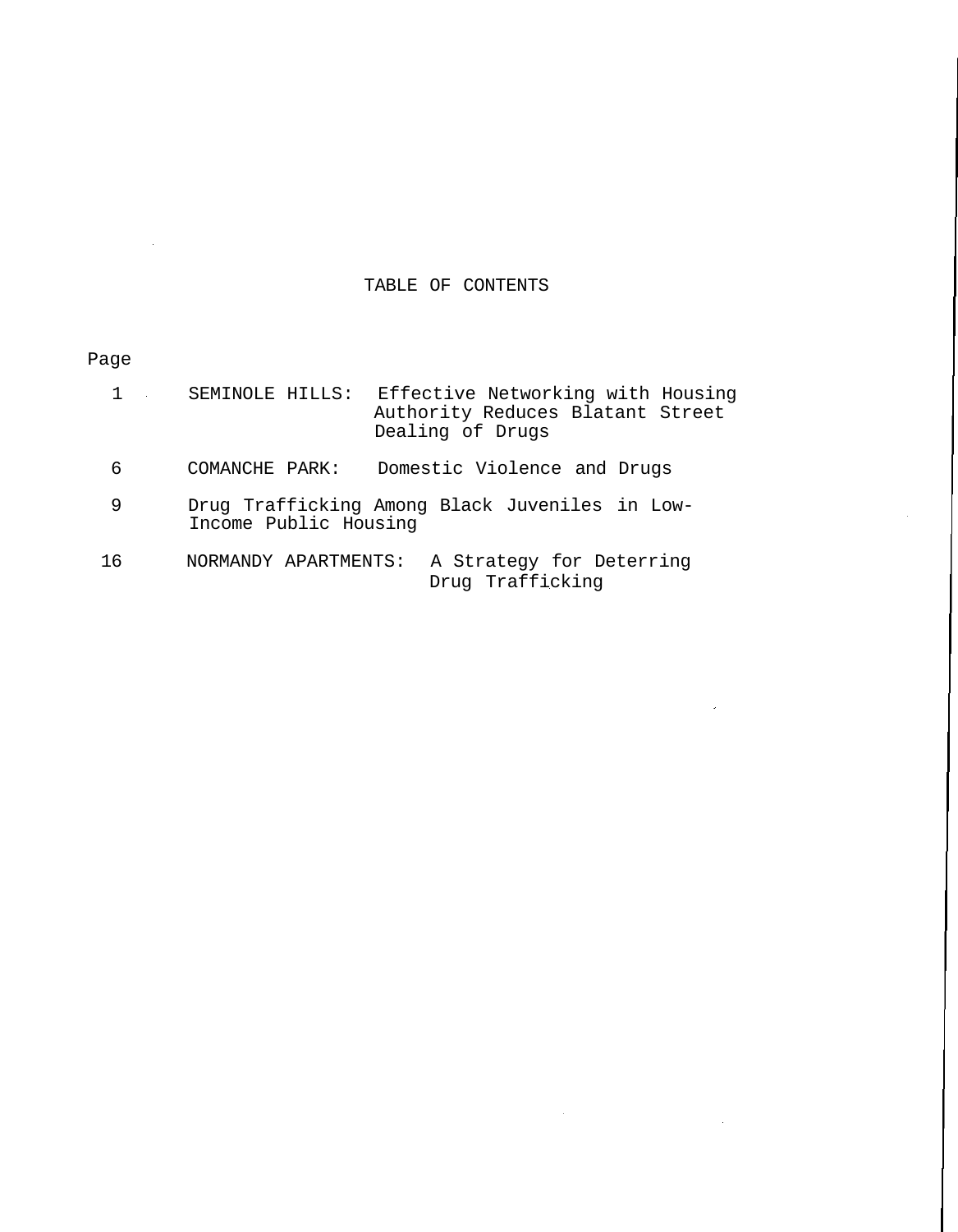## SEMINOLE HILLS: EFFECTIVE NETWORKING WITH HOUSING AUTHORITY REDUCES BLATANT STREET DEALING OF DRUGS A Case Study Tulsa, Oklahoma

The Tulsa Housing Authority (THA) was established in 1969 to provide low-cost, government-subsidized housing for people in need in Tulsa, Oklahoma. The Seminole Hills Apartments, the first of 20 housing complexes, were also built that same year. The complex consists of two units <Seminole Hills I and the Seminole Hills II Annex) that are separated by two city blocks. The apartments are located at 1624 East Virgin in the northern section of the city of Tulsa, Oklahoma. Seminole Hills consists of 145 garden-style apartments with five additional units, which are four-bedroom individual apartments.

The northern section of Tulsa has been regarded as a depressed area for many years, as most of the residents of the area are low-income, and predominately black. Of the people living in the Seminole Hills Apartments, 90% are black single female heads of households. Until the mid to late 1980s, Seminole Hills was normally 100% occupied. During this period of time, reported crime began to increase and the management states that most of the incidents were drug-related. In 1988 the occupancy rate was 65% and the management believes that the drop was due to an increase in drug trafficking. When the Tulsa Police Department received a grant from the Bureau of Justice Assistance and administered by the Police Executive Research Forum (June 1988) to target drug trafficking in a specific area of the city, the Seminole Hills complex was selected as one of five complexes to target. This complex had the highest rate of crime of all the five target sites. In fact, the rate of crime exceeded the occupancy rate. This meant that a person living at the Seminole Hills Apartments had over a 100% chance of being victimized by some type of crime.

The Tulsa Police Department (TPD) decided to address the problem of drug trafficking at Seminole and the other four complexes by assigning two uniformed police officers to foot patrol at each apartment. The officers were first assigned to attack drug trafficking in each of their complexes by using the problem-oriented approach. The first phase of the approach included gathering data on the people involved (criminals, victims, third parties). Other duties consisted of gaining rapport with the management and the residents in the complex.

Officers Darren Carlock and Brian Comfort volunteered for the new foot patrol under the supervision of Cpl B.C. Leonard and were assigned the Seminole Apartments in late October of 1988. Carlock and Comfort were trained in the concept of Problem-Oriented Policing. Seminole Hills and three of the other target complexes are located in the Adam Area of Uniform Division North of the Tulsa Police Department. All Adam Area Supervisors at Uniform Division North were also trained in the Problem-Oriented Policing concept and made frequent stops to the complex whether on call or just driving through.

At first, Carlock and Comfort felt that the complex needed two teams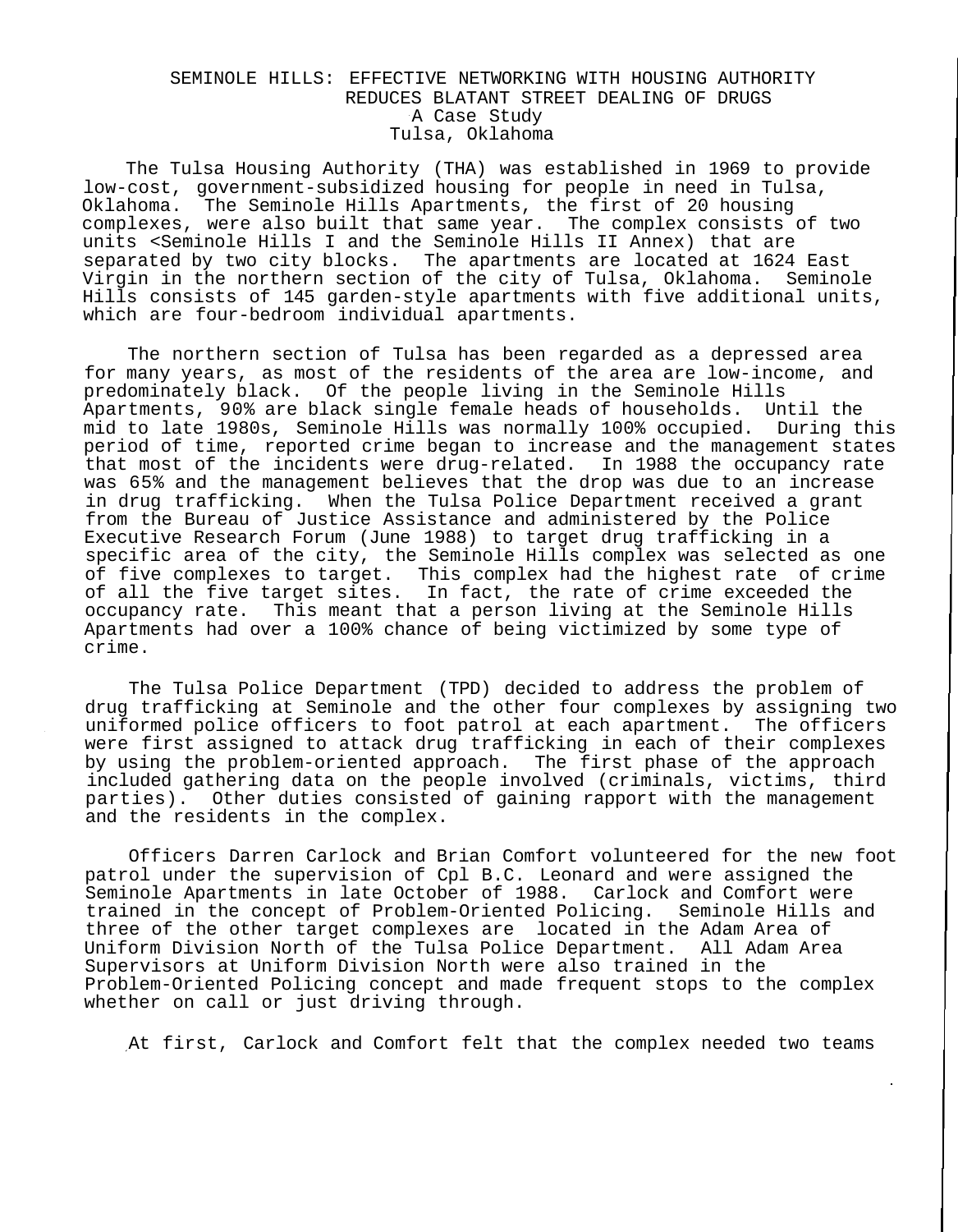of officers because of the two-block separation between Seminole I and II. This separation made the observation of drug trafficking difficult. In the past, officers report that the Seminole Hills Apartment beat was was not a pleasant place to serve. Many times when apprehending criminals at Seminole, crowds would form and the residents would shout names at the officers and throw rocks and bottles. There was a constant flow of traffic at the complex and the parking spaces were normally full of cars. A resident survey administered by the officers had revealed that only 19% of the residents owned their own vehicle so it was obvious that the traffic was a result of nonresidents. The two pay phones located in the courtyards of Seminole I and II usually had crowds of people standing around waiting to receive calls or make calls. The officers identified most of these people as being involved in the drug trade. Officers believe that many of the residents were fearful of using the phones, especially to report on drug deals that were observed.

A computer analysis was ordered to show place of residence for those people arrested at Seminole. Of those arrested, 70% did not live at the Seminole apartments but were coming to the complex to sell drugs either on the street, in vacant apartments, or in friends apartments. Other crime statistics on Seminole Hills bore out the fact that the complex had a high rate of crime. From January through October of 1988 the following crime stats were provided:

| 15 | Misdemeanor Assaults | 3 Homicides    | 43 Drugs     |
|----|----------------------|----------------|--------------|
| 35 | Felony Assaults      | 32 Burglaries  | 15 Larcenies |
| 18 | Robberies            | 14 Auto Thefts |              |

The officers' long term goal was to eliminate drug trafficking at Seminole that was occurring openly in the parking lots and on the perimeter of the complex. The objectives that the officers established to accomplish this task included arresting the dealers coming to Seminole to sell and working with the manager of the complex to help identify problem tenants suspected of selling drugs.

A vacant apartment was given to the officers to set up surveillance. The officers were able to serve warrants on the problem tenants by obtaining "probable cause" in drug involvement. The Investigative Unit at Uniform Division North worked with the officers in obtaining and serving the warrants. The officers also requested training on the TRACIS system that allowed them to personally pull up information on known criminals to obtain information on criminal history and outstanding warrants. In addition, the Special Investigations Department supplied the foot patrol officers training on field drug testing.

The Seminole complex has a Tenant Association and the officers began meeting with this group to inform them of their plans to rid the complex of the drug traffic. Although the tenants seemed reticent to cooperate at first, the officers felt that cooperation was greater once the people believed the foot patrol was at Seminole to stay. Because of this fact, the officers felt that the residents became more active in identifying residents who were known to be selling drugs. The officers continued to gain the support and cooperation of the residents and after five months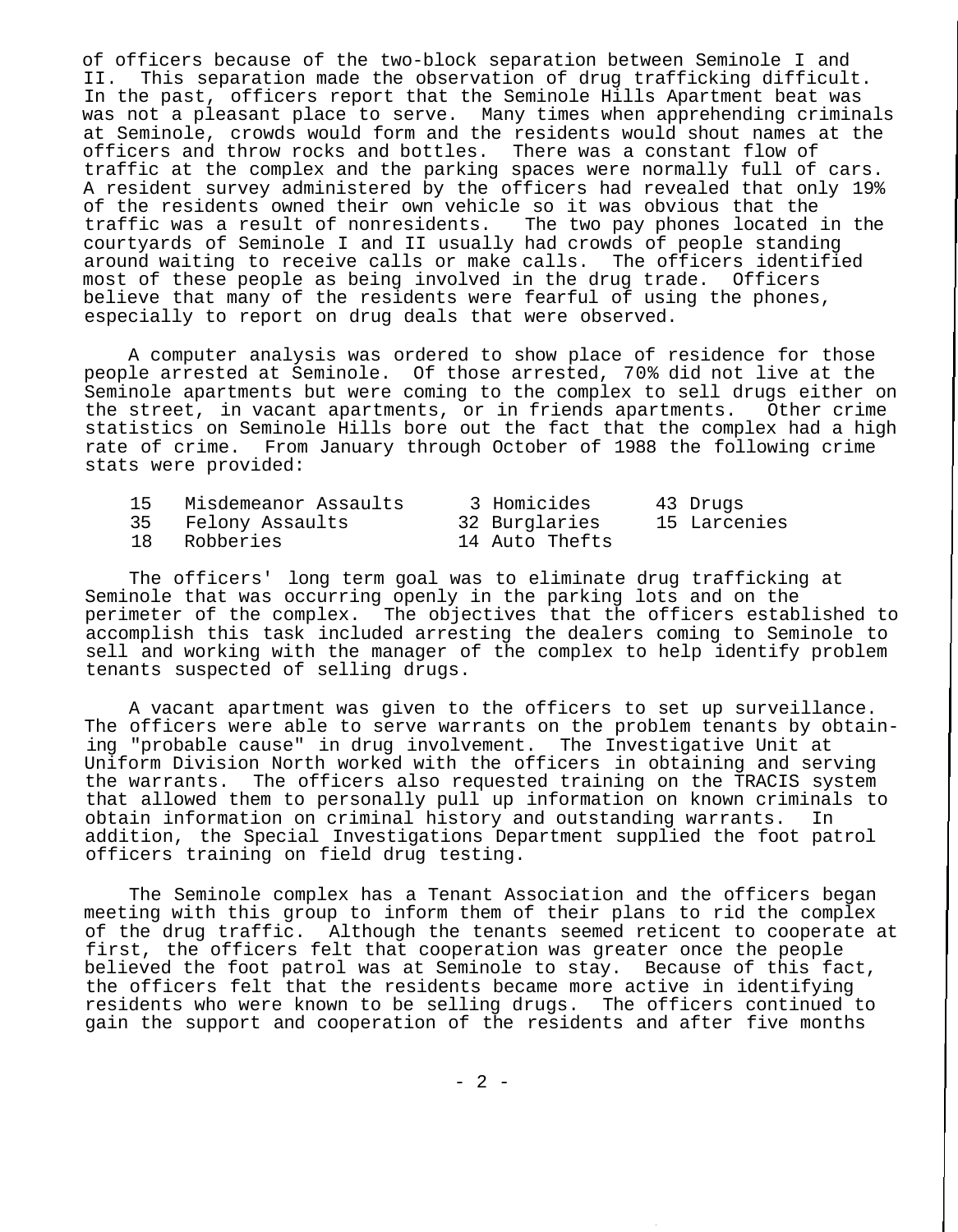they started coming to the officers on their own to report problem residents and drug traffickers.

The officers decided to have the pay phones removed on the grounds of the complex to eliminate the crowds that gathered to sell drugs over the phone. This was accomplished by agreement with the Tulsa Housing Authority and the phone company. At the same time, the officers asked the management to post "No Trespassing" signs on the premises. Once the signs were in place, the foot patrol officers as well as the district officers were able to write citations to people who had no apparent relationship with any of the residents. This act gave the police control of keeping people out of the complex who had possibly come in to sell or buy drugs. The management at Seminole was always available to accompany the officers to the courtroom to testify to the trespassing of the nonresidents. Because the drug dealers were aware of the time of day that the foot patrol usually came on duty, drug activity at first would slow down before the 2;30 p.m. shift start up, and would pick up when the officers went off duty at 10:30. Carlock and Comfort were given the freedom to change their hours to surprise the criminals and keep them off guard.

The management of the Seminole Apartments cooperated with Carlock and Comfort by evicting people who had been arrested for selling drugs or if drugs were found on the resident or in his/her apartment. Even if just one family member or that family member's visitor was involved in drugs, the entire family was evicted. The officers felt that this sent a strong message to people who were aware of family members selling drugs. The message is, "If I or any member of my family sell drugs and get caught, I'll be without a place to live." The officers received court-room testimony training by the city prosecutor during this period of time.

From the beginning of their assignment, the officers spent a good deal of time knocking on doors, telling the tenants that their goal was to remove the drug traffic, and asking the residents what they could do for them. The officers were able to help residents with personal problems by referring them to social service agencies, medical care units, and job training facilities. Many times, by gaining their confidence, the officers would be able to turn residents into informants who would make undercover buys from those suspected of selling drugs. The officers feel that a great deal of the fear has been removed from people living in Seminole. For example, when the foot patrol project was first begun, many of the residents did not want to be seen talking to a police officer for fear the dealers would think they were giving information to the police. , Carlock and Comfort now report that people come up to them while they are walking their beat, not only to visit, but to report drug activity of certain individuals.

The enforcement record of this team had the following results for a 30 week period: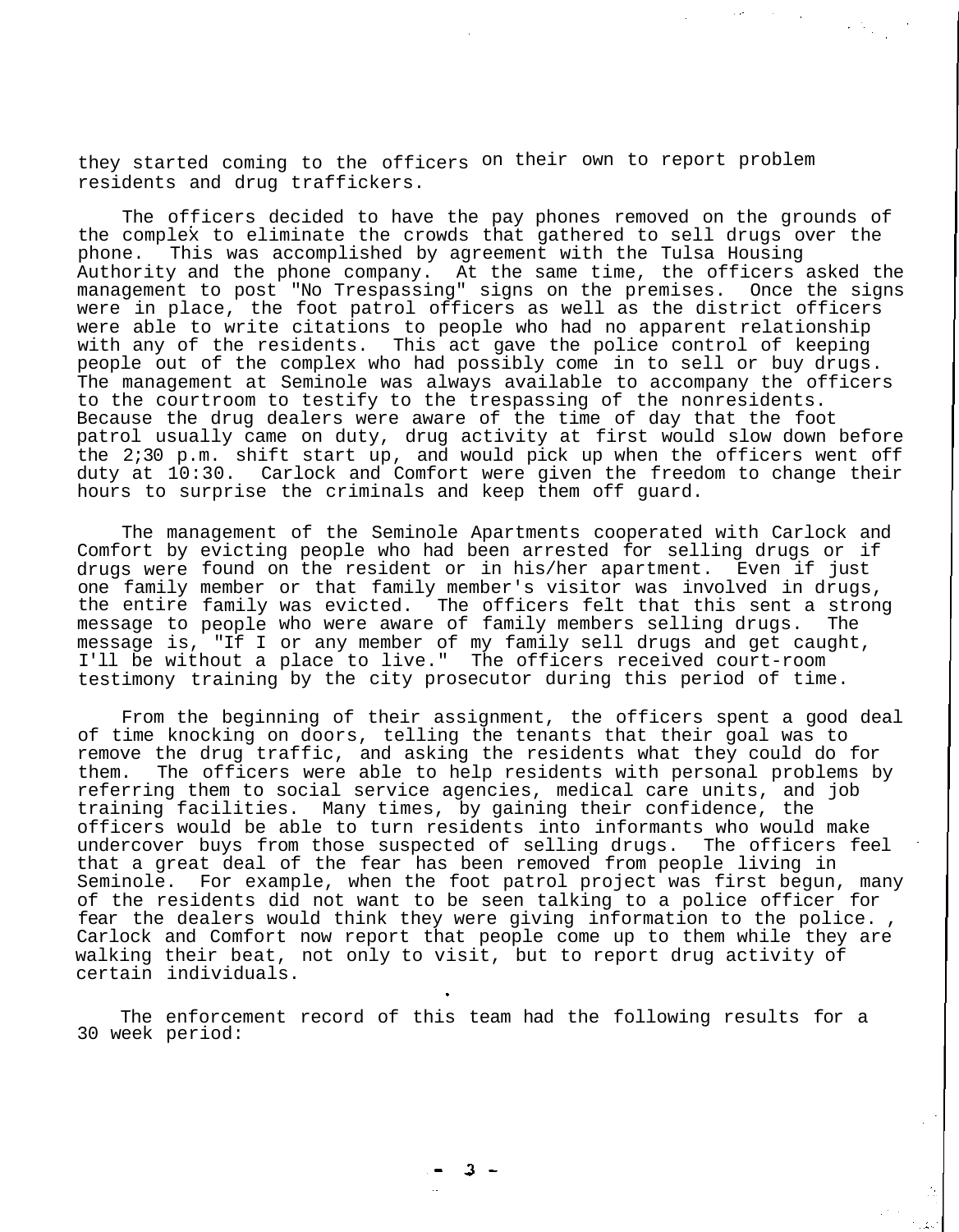ARRESTS

- 95 Misdemeanor
- 83 felony (75% for controlled drugs)
- 178 Total Arrests
- 70 Search Warrants
- 30 Evictions
- 89 Tickets for loitering, trespassing, and interference

Along with increased enforcement, the officers helped to plan three parties for the children in their complex. At Christmas time, 65 children were supplied with food and toys. The officers helped to give a valentine party with a church group that came to rap with the young people living in the complex. The officers also assisted with an Easter party where the children participated in an egg hunt.

The district officers who patrol the Seminole Hills area report that drug activity has markedly decreased at the Seminole Hills complex. One officer recently reported that the complex seemed like a dust bowl for a lack of activity. Most of the supervisors of the area, keep expecting the activity to pick up with warmer weather, however, Seminole has remained quite through the end of May 1989. On a recent late night drive through Seminole, two hours after the foot patrol had gone off duty, there was only one person visible on the grounds of Seminole I and II. There was no traffic coming into or going out of the complex and very few cars were parked in the lots. Officers say that this is now the norm for Seminole Hills.

Grass is again growing around the posts where the pay telephones once stood, but there are no crowds huddled in the area. The foot patrol officers and the Street Crimes Unit report that when informants are sent in to buy drugs, they return empty handed because they cannot find anyone selling.

A computer analysis was made in mid May 1989 to compare the violent crime activity that was taking place six months before the advent of the foot patrol and the problem-oriented approach to drug enforcement project to the six months since its inception. A decrease of 73% in reported violent crime has occurred in the Seminole Hills I and II complex in the six months from November 1988 through April 1989. The combination of district officers in the Adam Area on all shifts, the Street Crimes Unit, the foot patrol officers, and the management have made a concentrated effort to eliminate drugs and crimes of violence at Seminole Hills. The Seminole Hills complex has lost its status as the complex with the highest rate of crime, however, it now has the new status of the complex with the lowest rate of crime.

The management at Seminole Hills have applauded the efforts of the Tulsa Police Department, especially Carlock and Comfort, in their work to reduce drug trafficking at the complex. (See attached letters) At a meeting held on May 23, 1989 at the Task Force for Drug Free Public Housing, the foot patrol officers gave a presentation of their work, their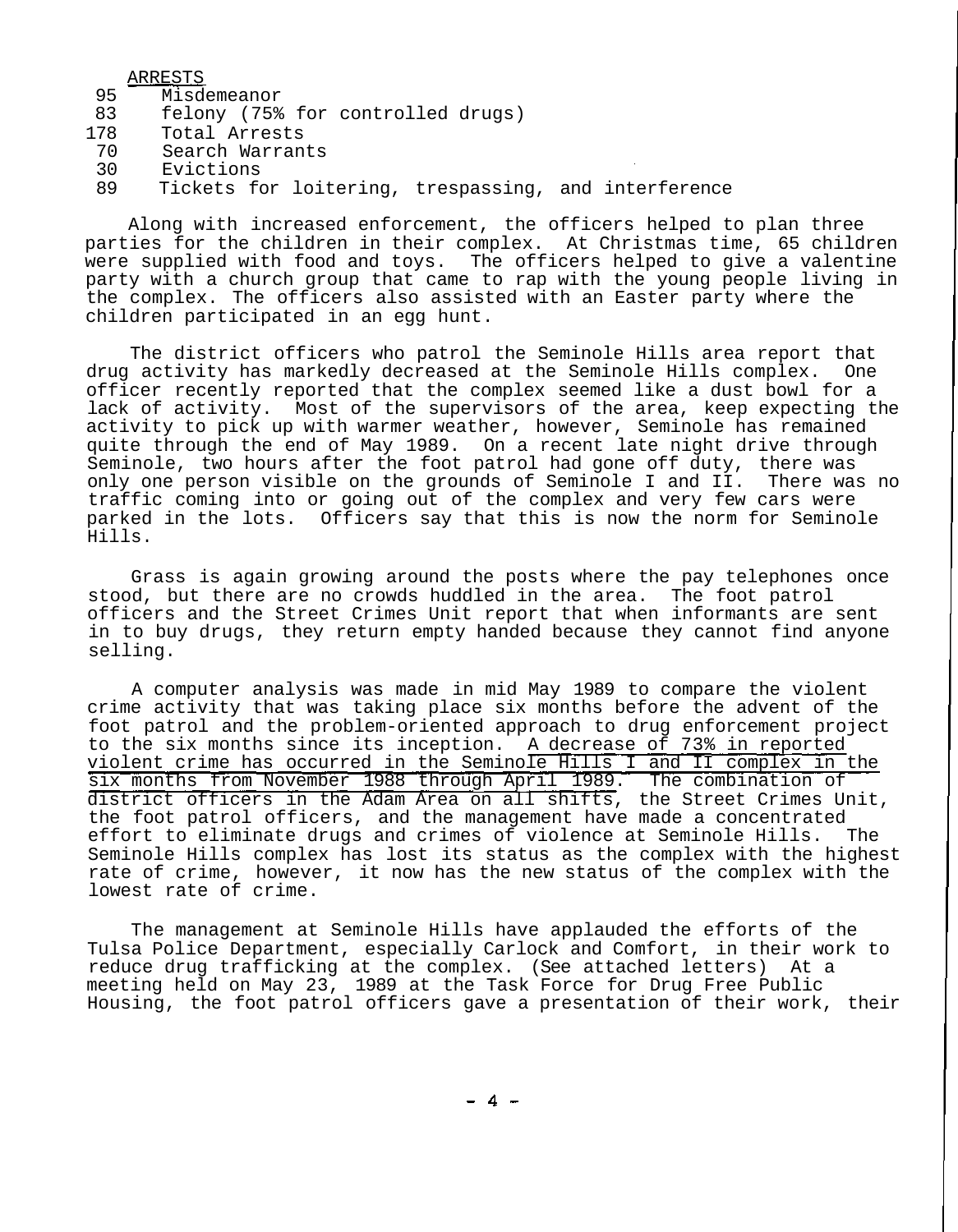methods, and their results before a group of directors representing substance abuse treatment centers, state-wide networking agencies for chemical abuse treatment, Tulsa Public School officials, and the State Department of Mental Health. At this meeting, Helen Ward, Special Project Chairman for the Tulsa Housing Authority, reported that Seminole Hills is a changed community. Because of the success of this venture, Ward has applied for a grant that will fund foot patrol officers in every THA complex in Tulaa.

 $\sim 10^{11}$  and  $\sim 10^{11}$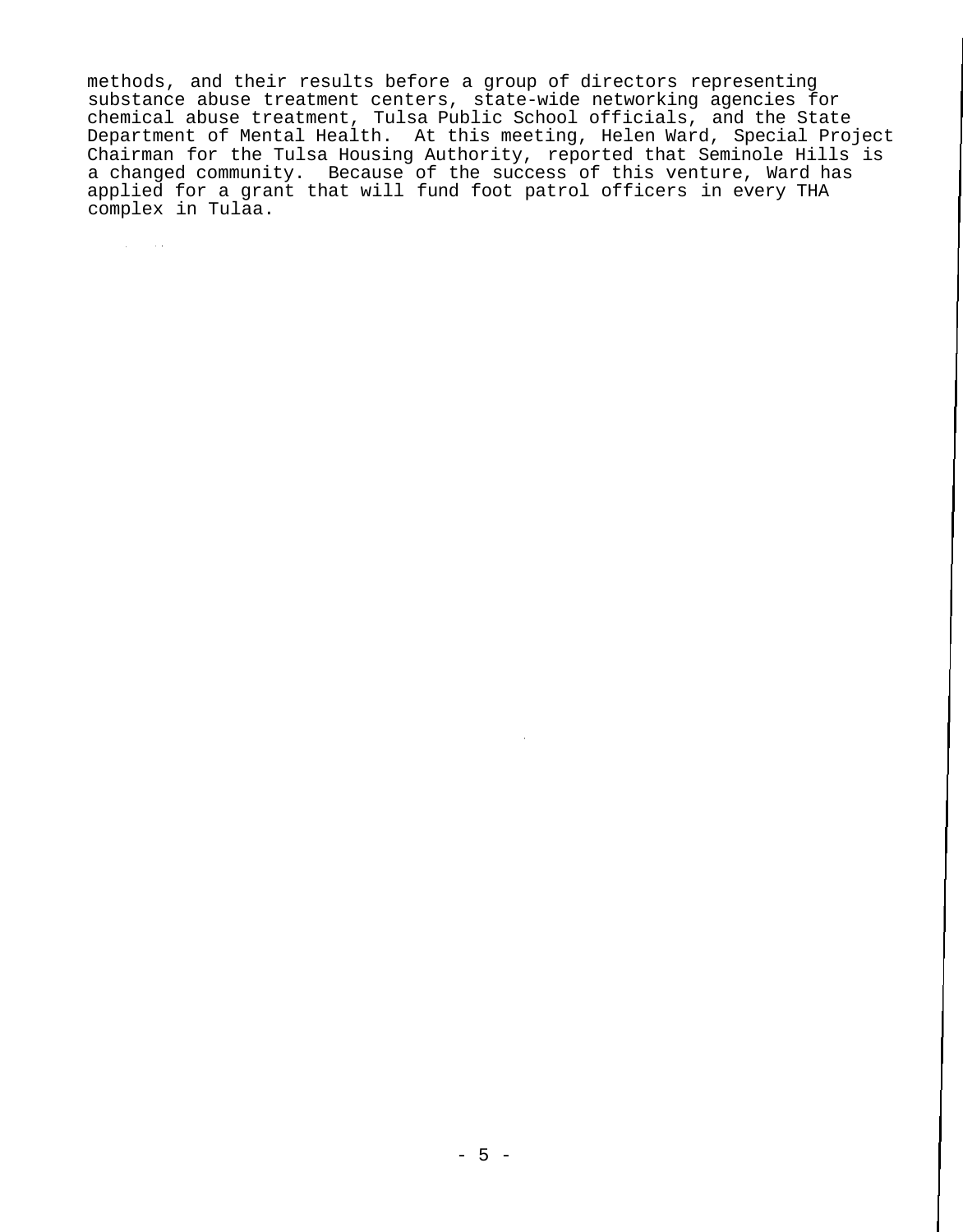We the MANAGEMent of Seminule Hills Would like to thank the Julsa Police Department and the foot Patrol officiers for there continuing efforts to rid Seminate Hills of illict drug trafficking, Car theft, Vandalism and other crimes that have plaqued This commonly officiers CAVIVIC and Comfort Should be Commended for a jub that has been well done The introduction of the fast Patrol Piogram in this community has had a ensumous effect on vor Occupancy level. Prospective tenants Who were once affraid to move in to Seminate for few of being pieged upon by drug dealers, and other Criminals are now returning again Vandalism, assaults 11licit drug trafficking, and break-ins have decreased ove-headed percent. Lets Keep this Program going Keniy Jeckson  $ConvisebR$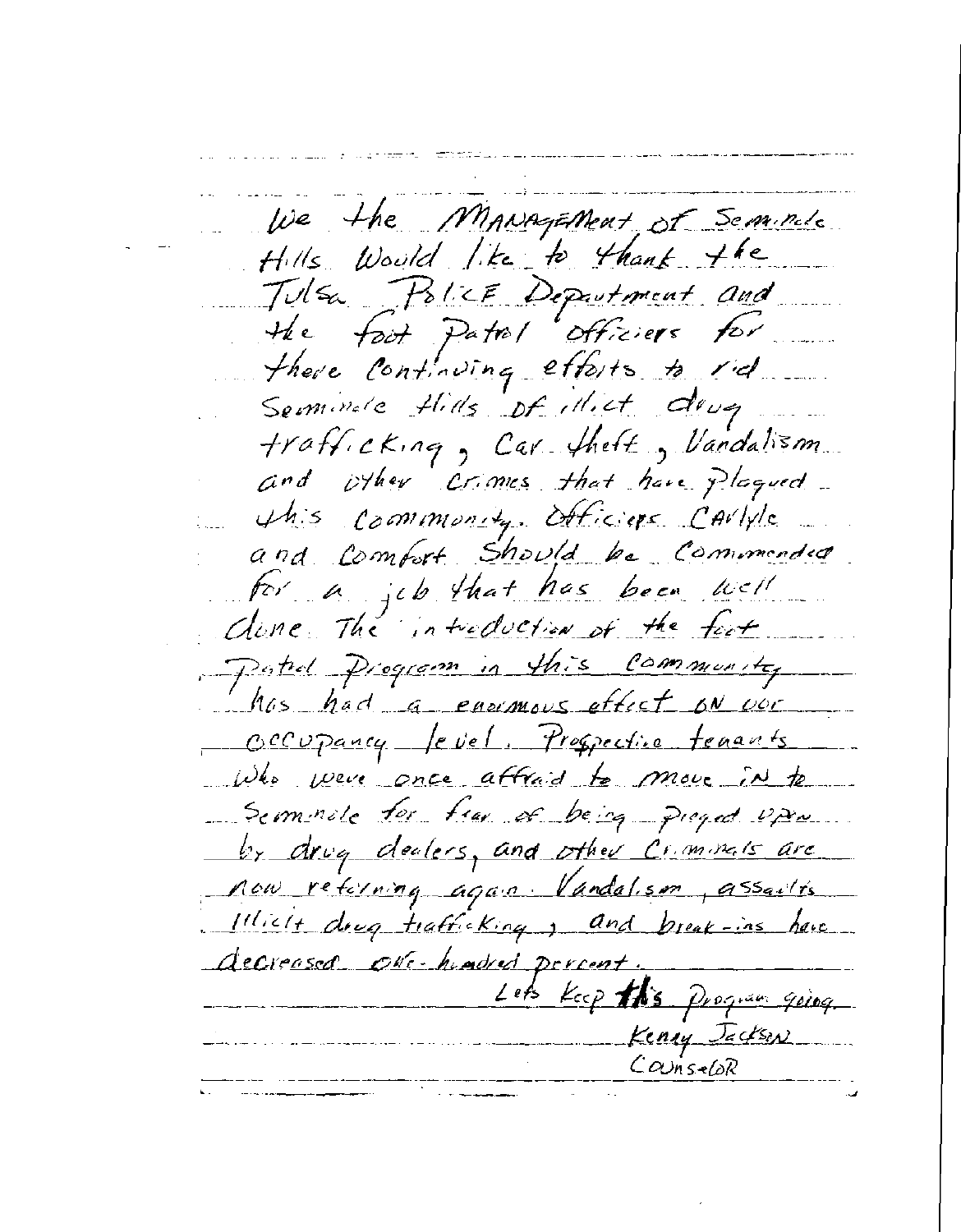5 | 26 | 89

**Jo /&**

L'us bun living in Senivate for 19 years, I've grown. to dove this area, as my life heached adulthoud I sught housing within the sain area because of the community, I was located at North Roofbed only to just that the area had out grown me, there were puttons that resulted in me moving into the East section of Seminice, and it seemed to me that I had mined from our problem to a farmore less attractive area, I saw reside on North Utica. Upon intering the new area I found no many problemo, there were Nope Deaters, illaged dealings such as car thyp, vandelism, and people living in complex where names warn't on leases, She area was so had the children couldn't exin Play on the playgeard. The time came along to put things into action, The road for a new Jenant President along with that ideas and peddems started to surface, The contacted the Takes Police Dept. and started a foot Pathol, Our Officers are highly commended for the outstanding up done les at Sininge. Carllect and Compar without you out communing would have been Totally distroyed, we appreciate the time you spent in getting to know us & Care face the Same you & Had Bless You Jackson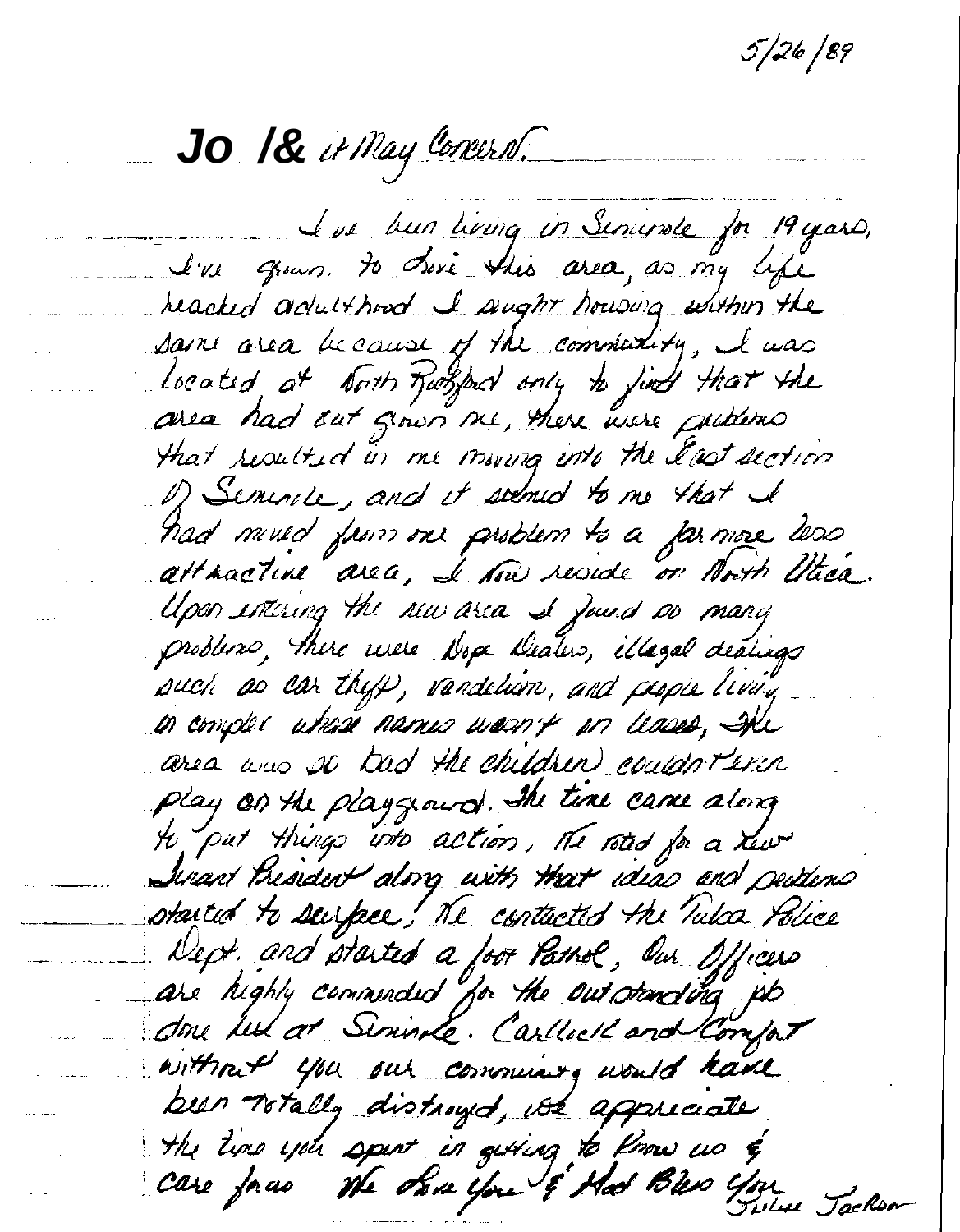## May 25, 1989

TO WHOM IT MAY CONCERN:

I am the on site Manager and has been for almost two years. Seminole Hills has been an unsafe place to live. Families were afraid to bring their children here. Thanks for the two officiers Comfort & Carllock have done a outstanding job here. I personally have really appreciated working with them. The work they have done is very effective, patrolling, and getting to know every tenant.

We hope Comfort & Carllock can stay here at Seminole. Without their help this project would be unsafe to live in.

Sincerely,

Esther Cannon, Project Manager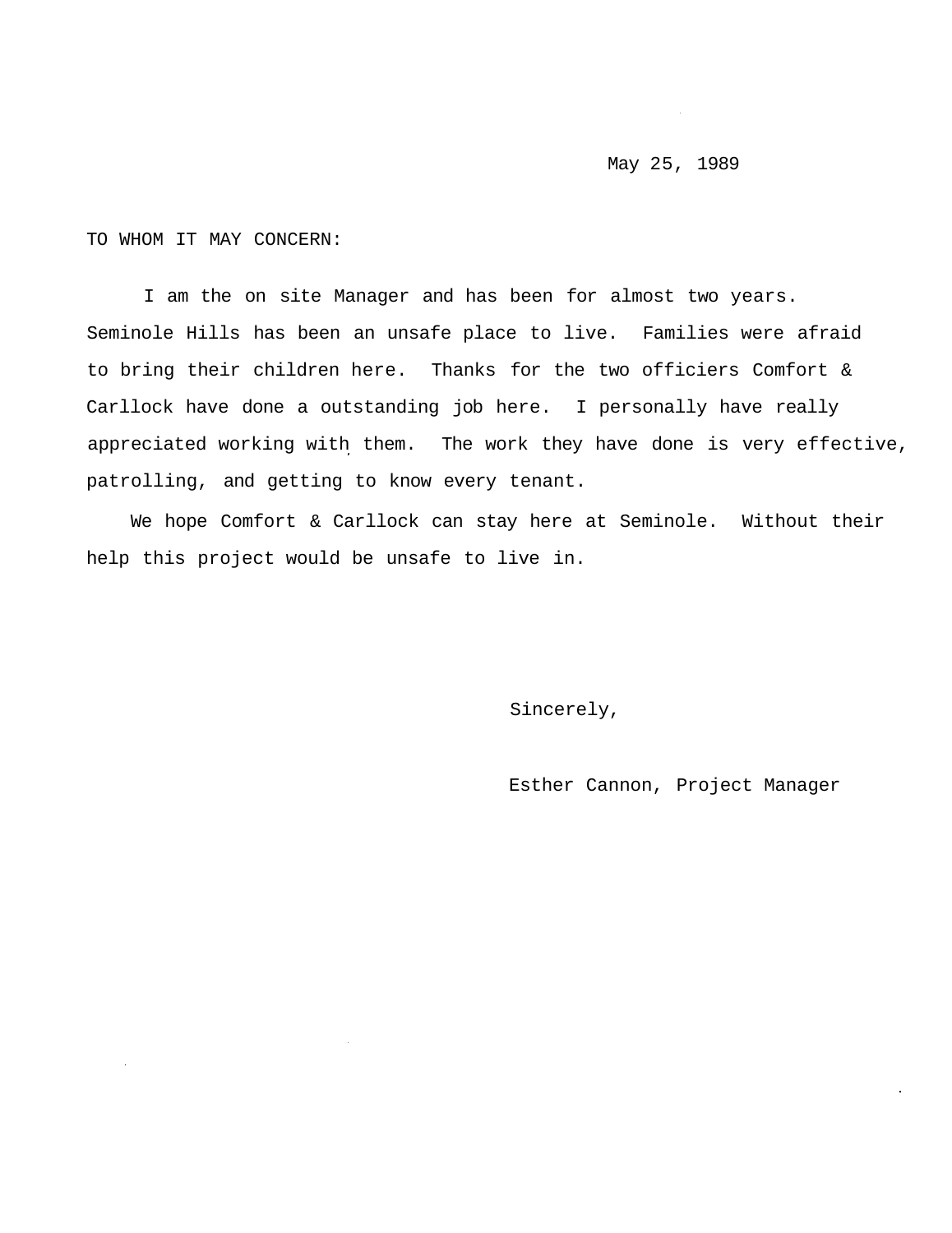# COMANCHE PARK: DOMESTIC VIOLENCE AND DRUGS Case Study Tulsa, Oklahoma

The Comanche Park Apartments were built in north Tulaa in 1969 by the Tulsa Housing Authority to house low-income families in transition. Of the families that live in Comanche Park, 93% are headed by single black females. Originally, there were 300 apartments available to renters at Comanche, however, today a large portion of the complex is fenced off with six-foot high chain link fencing. The fence was necessary to separate off a section of apartments made vacant by numerous drug busts in 1987. The garden-style apartments are located at 3608 North Quaker in a depressed section of the city that today is besieged with many economic and crime-related problems, As with several of the other low-income public housing complexes located in north Tulsa, Comanche has been the site of overt drug trafficking, especially crack cocaine.

The Tulsa Police Department has assisted the residents at Comanche in developing a Tenant Association, in the hiring of a Tenant Services Coordinator, and in the establishment of church-supplied transportation for the residents. In October of 1988, two foot patrol officers were assigned to Comanche to assist the regular patrol officer in controlling the drug traffic as well as assess the causes of the blatant dealing. The foot patrol officers estimate that 60% to 80% of the adults and teenagers at Comanche are drug addicts.

During late March and through April of 1989, Patrol Officer G.K. (Greg) Smith, a four and one-haIf year veteran of the Tulsa Police Department at Uniform Division North/Adam Three Squad, was part of a response team answering repeat calls to 1329 E. 36th Street North in Comanche Park. All calls that Officer Smith answered at this address were for domestic disturbance. Although district officers take many calls to Comanche, they are not usually to a reoccurring address. Smith was aware that several man-hours had been spent at this residence and because of his Inservice Training on Problem-Oriented Policing decided to try the approach to solve the problem at Comanche Park.

Smith determined through personal observation and talking to other field officers, that over 60 man-hours had been spent in a four week period at the Comanche Park address. The male suspect was a very large individual who was usually high on drugs, belligerent, and quite violent. The man's arrest history included assault, damage of property, obstructpolice, and weapons. The apartment at Comanche is rented to the one-time common law wife of this individual and together they have two children. The male suspect lives at the Mohawk Park Apartments with the two children. The wife did not have custody of the children because she had recently been released after three years in prison and was also under Child Welfare Services supervision due to an incident where she used corporal punishment on her children. Officers say that the apartment was ill-kept and dirty. The wife's arrest history included assault, drugs, and weapons.

The Department of Human Services allowed the children to visit the mother at her residence under the father's supervision. The children recently told Officer Smith that they were afraid of their father and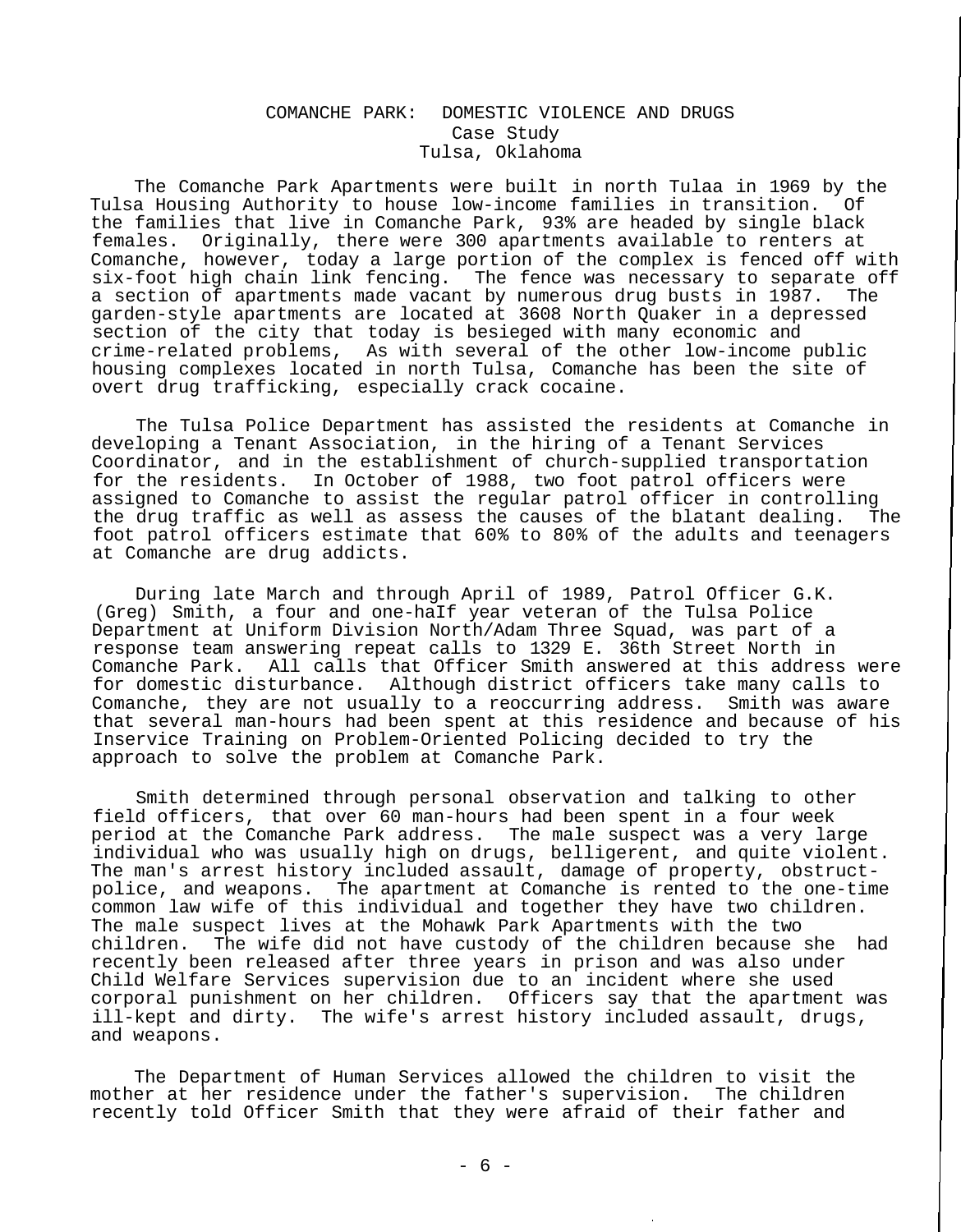wished to stay with their mother. Smith discovered that when the father was ready to leave with his children after their visit with the mother, the children would refuse to go with him. The mother would not insist that the children go with their father, resulting in the father becoming angry. These circumstances would lead to a domestic squabble that became a reoccurring police problem. Because the father was a very large man and because of his violent nature, several officers (three to four) were usually needed to make an apprehension. Smith reported that normal police response to domestic violence calls would not work with this individual. The father was usually intoxicated on drugs or alcohol and could not be reasoned with, nor would he identify himself or tell the officers how the argument developed.

The Tulsa Police officers are required to fill out a Domestic Violence Intervention Service (DVIS) form on all domestic violence calls. After the officer fills out the card, the data is entered into the computer. It is reported that domestic violence tends to escalate over time and the TPD domestic violence form indicates a progression of assauJo. Officers can run checks on individual histories to determine if domestic violence is progressing at a given address or on a particular individual. Each time a form is filled out, the officer tears off a perforated card at the bottom and hands it to the victim of domestic violence (see attached). The woman at Comanche Park was given the tear-away card on the bottom of the DVIS card each time a call was made to her apartment. The card lists the DVIS hotline number, a rape line, and the Domestic Violence Intervention Service number. Each time the officers assisted the woman, she refused to make any of the calls listed on the card. Smith encouraged the mother to get a Protective Order against the father, but she refused. Officer K. L. Jones gave the mother bus fare to go to the courthouse to obtain the order, but she still did not go. The police can only arrest for domestic assault on probable cause if there is a visible injury, which occurred once on April 21, 1989. Most of the time the mother stated she had been threatened or battered, but with no sign of injury. The father could still be arrested in these cases if the mother would have made a citizen's arrest. She would be expected to go to the main station with the officers to make the citizen's arrest in the presence of a deputy court clerk. She did not want to pursue this option either. Smith had three major concerns about the possible outcome of this problem:

- 1. possible injury to the father, mother, children, or the officers responding to calls
- 2. lack of a safe, happy, and wholesome environment for the children
- 3. drain on available manpower due to police response to this location

Smith structured his response into both a short term and a long term goal. Short term, he wished to provide officers with a means to remove the man from the woman's apartment quickly and end any violent confrontation.

The children's visitation to their mother's apartment always took place on Fridays. On Friday, April 28, Smith called the Protective Order desk at the District Attorney's Victim/Witness Center at the county courthouse to find that it normally takes two scheduled daily sessions to issue Protective Orders. The officer, however, received permission to personally take the woman to this office for immediate processing of a Protective Order at 4:00 pm. The woman left the District Attorney's office with the document in hand.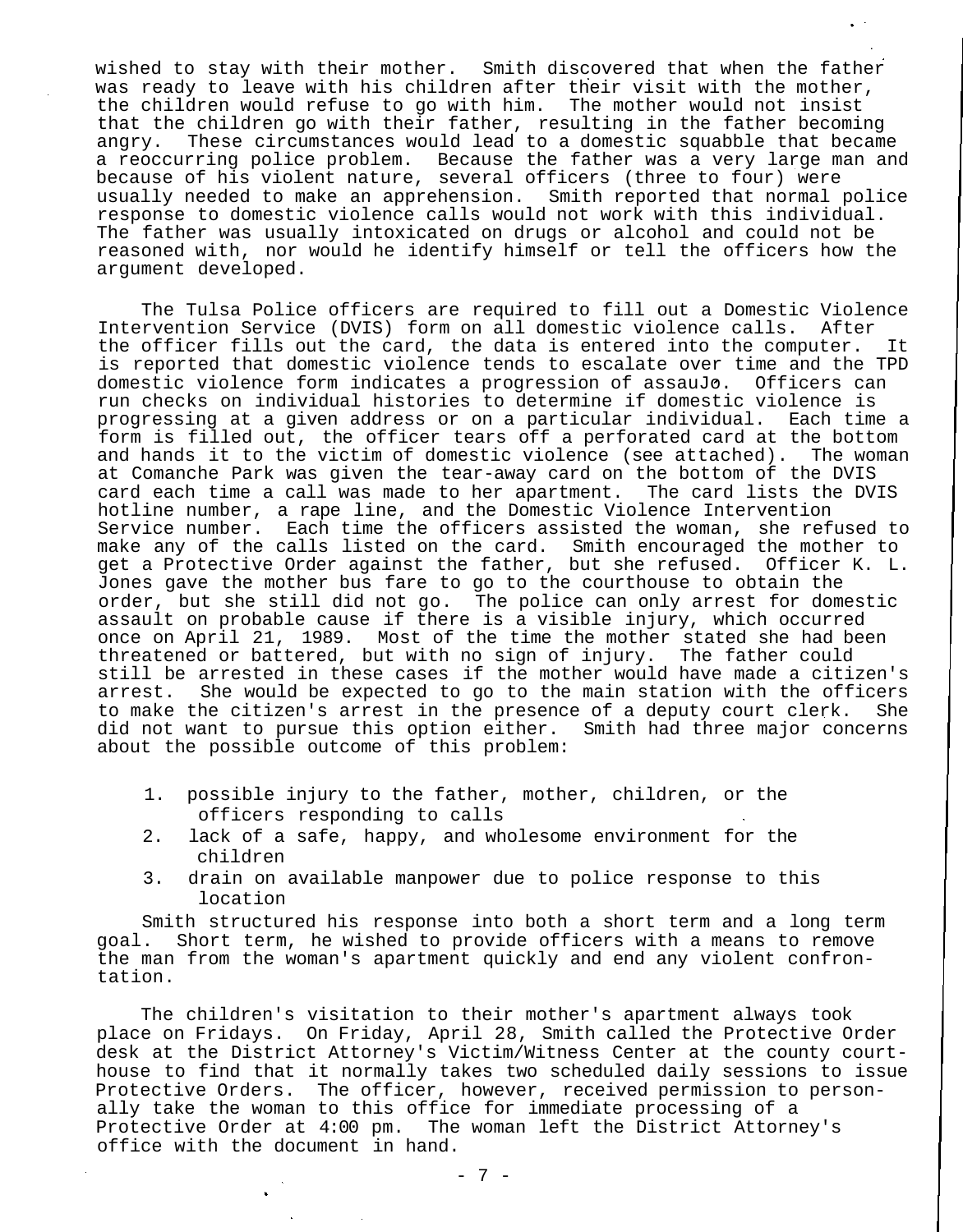On that same evening of the 28th, Smith and three fellow officers were called to the Coraanche Park Apartments for a disturbance call. Smith found the husband in the apartment making his usual violent threats. The officer served the man with the Protective Order and it immediately became effective. The man then left the apartment with minimal argument.

Officer Smith's long term goal was then initiated: to eliminate the need for police services at 1329 E, 36th Street North. The officer provided the mother with information about available social services, including legal aid. He advised the woman that a divorce or legal separation would remove the legal obstacles keeping the police from enforcing property crimes, including trespassing against the husband. He also informed her of a church bus which was being provided for fifty cents each ride as transportation for the Comanche Park residents to access needed services. Smith also encouraged the woman to attend parenting classes to regain custody of her children.

Officer Smith assessed the cause of the conflict to be the fathersupervised visitation of the children to their mother's apartment. Officer Smith then contacted a counselor at the Department of Human Services/Child Welfare Unit. The counselor promised to look into the case and possibly remove the children from the father's custody because of his involvement with drugs and alcohol. The counselor immediately stopped the visits and said he would counsel both parents until one showed a willingness to provide a suitable environment for the children. The officer provided the counselor with written statements on all the calls and contacts he had made at the woman's apartment.

On May 26 Officer Smith reported that the police have not had to return to the apartment during the month since the April 28 issuance of the Protective Order. Also on this same date, Officer Smith called the Department of Human Services (DHS) to assess the status of the children. The counselor reported that DHS had put the children with the mother and that the whereabouts of the father was unknown. On DHS visits to the mother's apartment to check on the children, they found her to be sober and the apartment clean. The mother is scheduled to begin parenting classes in the near future.

Smith reports that he spent less than five man-hours resolving this problem. The officer's plan for future assessment is to monitor calls to the mother's address to prevent the old problems from starting up again.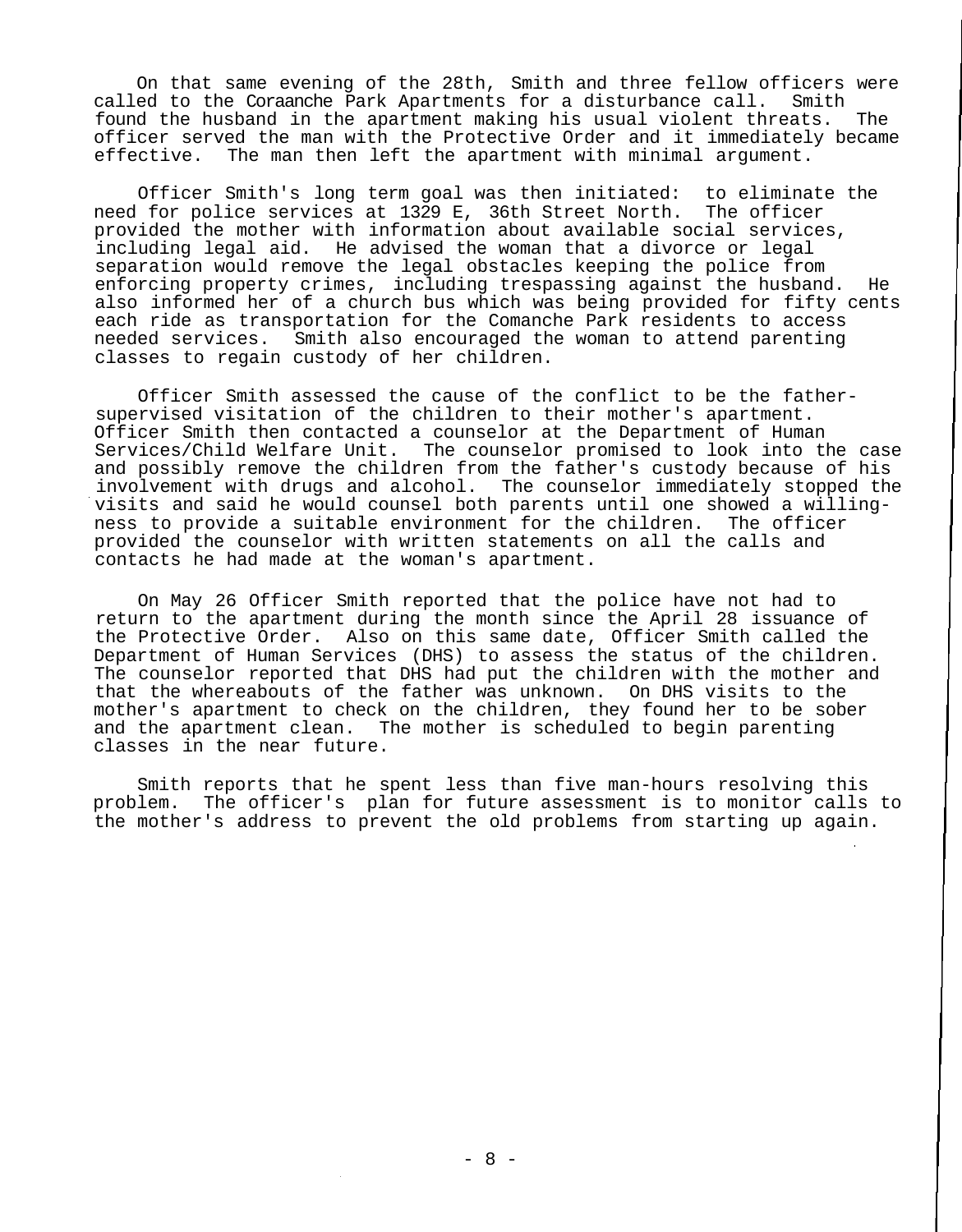**FAMILY VIOLENCE REPORT/10-91 CADS COMPLAINT # The suspect THREATENED/COMMITTED: ACTION TAKEN: A A Murder**<br> **B B Suicide<br>
<b>C C Sexual**<br> **D D Kidnap** Suicide **C C Sexual Assault D D Kidnap E: E. Robbery f::f!;'Burglary <\$::G' Larceny ^** H: H Battery;: **I t Trespass** J **J Lewdness Prot Order** Viol **L** L **Harrassment M M** Visitation Dispute N N Vandalism N N Vandalism<br>O O Other O Other<br>P None **None** OCCURRED: MO-DAY-YR/OA OF WK/TIME **Arrest A By Citizen Arrest** # **p For Assault And Battery C i»y Officer Arrest # D For Assault And Battery E For Warrants F For Other Charge** : **G Separation** . . **H Mediation I** Victim To **Shelter J** Victim **To Medical Care**<br>**K** Suspect **To Medical** Car **K** Suspect **To Medical** Care **L DVIS Card Issued**<br>**M** Stand **Bv/Keep** Th **M** Stand **By/Keep** The Peace<br>N OMense Investigation Made N OMense Investigation Made # 0 MENd Program Into **None** ADDRESS OF OCCURRENCE **COUNTY** VICTIM NAME (LAST. FIRST. MIDDLE) VICTIMS ADDRESS SUSPECT NAME (LAST. FIRST, MIDDLE) SOC NUMBER SOC NUMBER RAC/SEX/AGE VICTIM'S PHONE # RAC/SEX/AGE DOB **DOB** VICTIM CONDITION SUSPECT CONDITION CONDITION OF OFFICER D E F G H K A B C Intox By Alcohol Intox By Drugs Unknown Normal Mental RELATIONSHIP OF VICTIM TO SUSPECT **A** B C D E F G H Living Together/ Not Living Together Spouse/Live-In Ex-Spouse/Live- In Child Parent Other Relative<br>None K A B C D Intox By Alcohol. E Intox By Drugs F Unknown i E Intox B<br>F Unknow<br>G Normal<br>H Menial Menial **COMPLAINANT** å CHILDKbN WIHE A B Y Involved C<br>Present D Present Suspect Present OFF'CER ASSIGNED OFFICER BACKING Victim Suspect Children Third Party **Threatened** Assaulted ~ Injured Killed SUSPECTS ACTIONS A B  $\mathcal{C}$ D E F G H VT ST VS SS VA SA VB SB VC SC VK SK Throwing Things. Punching Wall Pushing. Shoving. Grabbing; Throwing Things At Victim Slapping w/Open Hand Kicking. Biting Hitting With Closed Attempting Strangulation Beating Up (Pinned To Wall/ Floor, Repeated Kicks, Punches Closed Fisis: Threating w/Weapon Assault w/Weapon Y Has Called Police Before ID NUM/DIV.AGENCY ID NUM/OIV'AGENCY • OF OFFICERS 97 Y Has Filed Before SUPERVISOR ID NUM

> TULSA POLICE DEPARTMENT 911

 $\mathbb{Z}^2$ 

# **aOCMBM**

**DOMESTIC VIOLENCE INTERVENTION SERVICES**

585-3143 24 HOUR DOMESTIC VIOLENCE FREE HOTLINE 1-800-522-7233 WU MENd PROGRAM<br>
m<sub>Ki</sub> 584-0096 RAPE LINE 744-7273

PROTECTIVE ORDERS TUL-4354C 584-4232 Tulsa County Court House/Victim-Witness Center

Monday thru Friday at 9:30 AM OR 1:30 PM

#### COMMENTS/CHRONOLOGY:

 $4.12.32$ 

| Ī<br>$\overline{\cdot}$<br>ł,<br>ζ<br>П.,<br>Ŷ,<br>k,<br>ł,<br>ł,<br>$\ddot{\phantom{0}}$<br>÷,<br>도<br>전 <i>년</i><br>k,<br>$\bar{\beta}$<br>ł<br>Ţ<br>$\epsilon$<br>Ŷ,<br>ż<br>د | $\frac{1}{2}$ | $\mathcal{L}_{\mathcal{L}}$<br>$\mathbb{R}^2$<br>k, |  |
|-----------------------------------------------------------------------------------------------------------------------------------------------------------------------------------|---------------|-----------------------------------------------------|--|
|                                                                                                                                                                                   |               |                                                     |  |
|                                                                                                                                                                                   |               |                                                     |  |
|                                                                                                                                                                                   |               |                                                     |  |
|                                                                                                                                                                                   |               |                                                     |  |
|                                                                                                                                                                                   |               |                                                     |  |
|                                                                                                                                                                                   |               |                                                     |  |
|                                                                                                                                                                                   |               |                                                     |  |
|                                                                                                                                                                                   |               |                                                     |  |
|                                                                                                                                                                                   |               |                                                     |  |
|                                                                                                                                                                                   |               |                                                     |  |
|                                                                                                                                                                                   |               |                                                     |  |
|                                                                                                                                                                                   |               |                                                     |  |
|                                                                                                                                                                                   |               |                                                     |  |
|                                                                                                                                                                                   |               |                                                     |  |
|                                                                                                                                                                                   |               |                                                     |  |
|                                                                                                                                                                                   |               |                                                     |  |
|                                                                                                                                                                                   |               |                                                     |  |
|                                                                                                                                                                                   |               |                                                     |  |
|                                                                                                                                                                                   |               |                                                     |  |
|                                                                                                                                                                                   |               |                                                     |  |
|                                                                                                                                                                                   |               |                                                     |  |
|                                                                                                                                                                                   |               |                                                     |  |
|                                                                                                                                                                                   |               |                                                     |  |
|                                                                                                                                                                                   |               |                                                     |  |
|                                                                                                                                                                                   |               |                                                     |  |
|                                                                                                                                                                                   |               |                                                     |  |
|                                                                                                                                                                                   |               |                                                     |  |
|                                                                                                                                                                                   |               |                                                     |  |
|                                                                                                                                                                                   |               |                                                     |  |
|                                                                                                                                                                                   |               |                                                     |  |
|                                                                                                                                                                                   |               |                                                     |  |
|                                                                                                                                                                                   |               |                                                     |  |
|                                                                                                                                                                                   |               |                                                     |  |
|                                                                                                                                                                                   |               |                                                     |  |

As a victim of the crime of **Domestic Abut\*, Rape or Forcible Sodomy,** you have certain rights. These rights are as follows:

- \* The right to request that charges be pressed against you ' assailant.
- 0% The right to request protection from any harm or threat of harr mm arising, out of your cooperation with law enforcement ani prosecution efforts as far as facilities are available and to b provided with information on the level of protection available.
- \*| The right to be informed of financial assistance and other socie \*\*" services as a result of being a victim, including information oi<br>how to apply for the assistance and services; and
- **A** Rape victims have the right to a free medical examination fo ^" the procurement of evidence to aid in the prosecution of you assailant. \*•

Á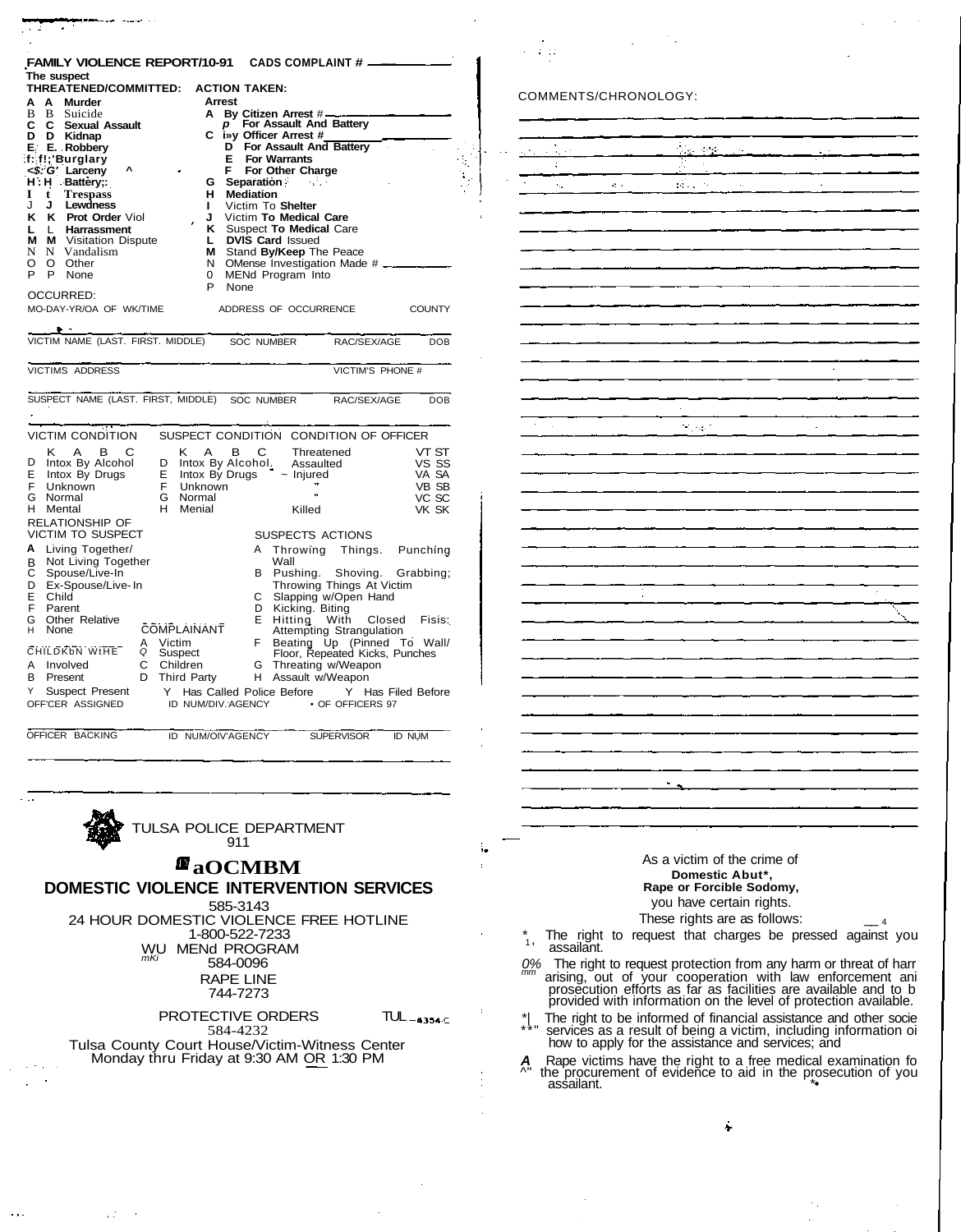## DRUG TRAFFICKING AMONG BLACK JUVENILES IN LOW-INCOME PUBLIC HOUSING Tulsa Case Study

The city of Tulsa north of Admiral has been a depressed area for a many years. When the city was first beginning to grow, in the early 1920s, some of the nicer homes were found north along Denver and on Reservoir Hill. Many of the older and nicer homes today, however, have become the site of communal living situations and deteriorated/abandoned dwellings. Further north, the area becomes more depressed with predominately poor black families. In the late 1960s, Northland Shopping Center was built and was a thriving enterprize. Today, there are no shops at Northland except for a flea market, bar, and a day care center. A few federally-funded agencies are located in the center such as a state employment office and The Private Industry Training Council. The center is fenced off with ten foot high chain link fencing to protect these businesses from burglary and vandalism.

About the same time as the Northland Shopping Center was thriving, approximately 20 years ago, the Tulsa Housing Authority was established and along with it the advent of low-income public housing. Other low-income apartments were also built and subsidized by the Department of Housing and Urban Development during this same time period. Several of these federally subsidized facilities were located in north Tulsa and at the time seemed to be an ideal accommodation for the needs of the poorer predominately black families. However, home values fell for many of the people who owned homes in areas near the housing complexes, crime rates began to soar, and by the mid 1980s drug trafficking had begun to be a serious problem. It appeared as if the concentration of people with low incomes and their associated problems might have a relationship to the rising crime rate and the economic decline in north Tulsa.

In June of 1988, the Tulsa Police Department received a grant to study the drug problem in the city, specifically north Tulsa. An inventory of the drug problem was begun by a special Management Team of police officials to provide the police department with explicit data on the magnitude of Tulsa<sup>1</sup>s drug problems, especially in the northern section of the city where blatant street dealing was taking place. As a part of the drug inventory, officers at Uniform Division North administered a resident survey to better understand the concerns of the residents in five<br>complexes. These five complexes were chosen to target because o: These five complexes were chosen to target because of the high crime rate and the blatant street dealing of drugs: Morning Star, Vernon Manor, Seminole Hills I & II, Comanche Park, and Osage Hills. The results of the survey revealed that 86% of the residents were single black female heads of households with two to five children. It was also determined that even though 54% of the heads of household had graduated from high school, only 11% worked full time. Over 54% of the families were living well below the poverty threshold and over 90% received some form of government assistance. When the residents were asked what the biggest problem was in the complexes, 60% said, "drugs,"

Police officials also collected drug-related data from various agencies in the city as well as drug violation arrest information from the department. It was learned that there had been a 736% increase in black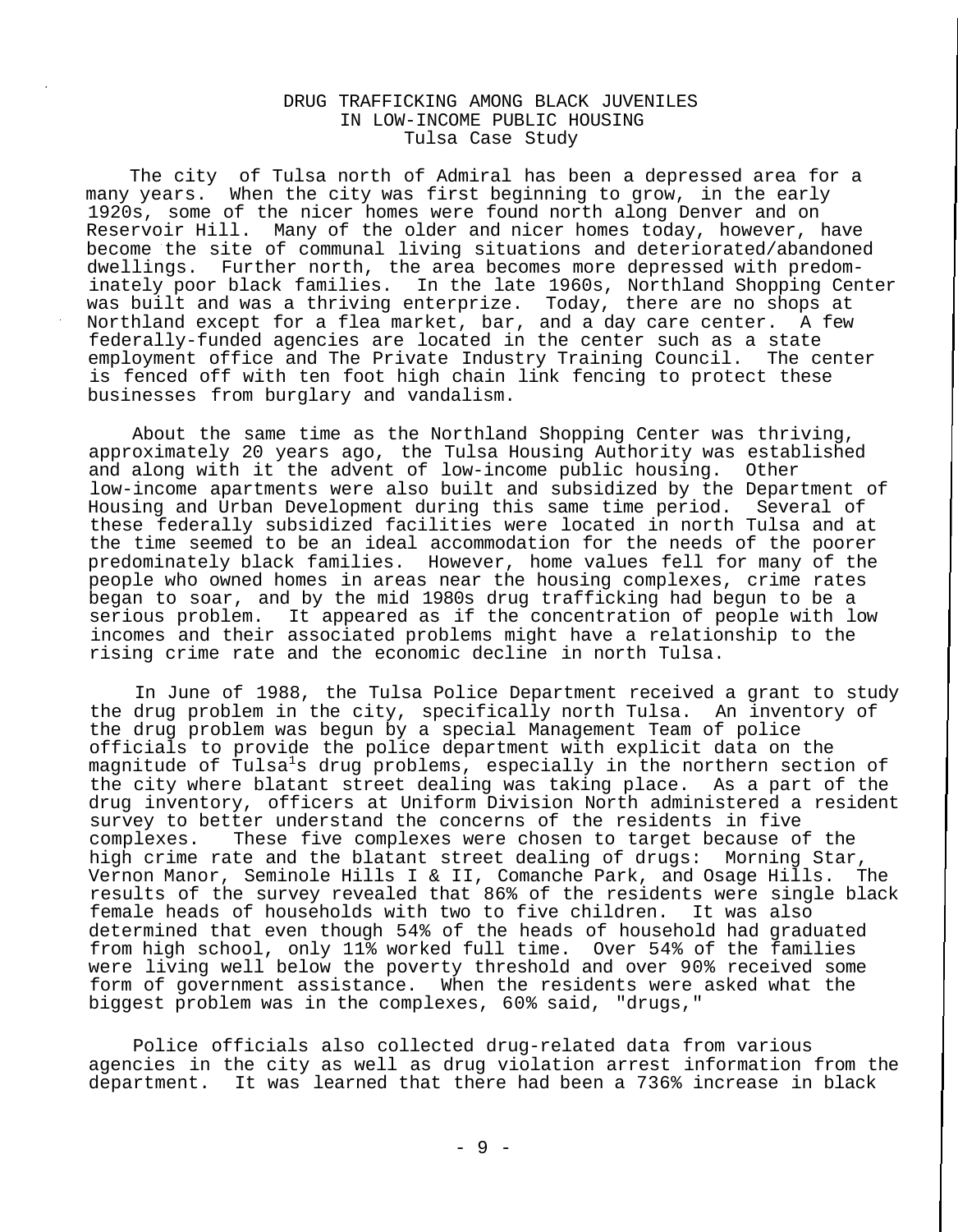male juvenile arrests for drug violations between 1978 and 1988. Today, officers working the north area verify these figures and are aware of an increasing number of black juveniles visible and/or involved in criminal activity, especially drug trafficking. In 1988 blacks represented 43% of all drug violations, even though their numbers represented 11.6% of the city's population.

Officers assigned to the target area report that drug violations are based on charges of possession and/or sales of crack cocaine more than any other type of drug. The police department was able to confirm that of the people treated for drug abuse in Tulsa County in 1988, 17% of those were black. Blacks represent 12% of the county's population. The numbers for blacks were most disproportionate for cocaine addiction—38% of those treated were black.

The officers were also told to report their observations of the people involved in drug traffic in the target complexes. The officers found that large groups of young people were in the complexes during school hours who appeared to be involved in drug trafficking. The police department therefore decided to studied the drop out and suspension rate in north Tulsa schools compared to other schools in the city. It was discovered that the city's most northern high school (92% black) had the city's highest suspension rate in 1986/1987; 4.3% of the total enrollment was suspended. Although blacks represented 28% of the Tulsa Public School's high school enrollment in 1986/1987, 42% of the suspended students were blacks. All high schools north of 31st Street, had the highest percentages of high school drop outs in 1987/1988; 9.6%-11.3% of the total enrollment dropped out of school. In this same year, 7% of the black student enrollment in the city's high schools dropped out of school.

Officers believe that few (maybe 10%) of the young black people they encounter have jobs. Also, when asked to produce identification, very few of the black juveniles have social security cards or a driver's license. The officers feel that the black juveniles are attracted to drug trafficking by the glitter of gold jewelry, large rolls of money, expensive cars, and other material goods. The officers say that coming from homes that exist below the poverty level, with several children, and dependent on government assistance, it is not surprising that drug trafficking would seemingly be attractive to these youth. On a recent Tulsa television station one youth who lives in one of the target complexes stated it quite well, "Why should I work for minimum wage at McDonalds when I can make \$400 to \$1400 a day selling dope."

In October 1989 the Tulsa Police Department asked for ten volunteer officers to address the problem of underlying conditions that give rise to drug trafficking in the five target complexes. The officers were told to investigate the drug problem in the target complexes using the "problemoriented" approach. They were supplied with the data contained in the drug inventory on drug violation arrests, substance abuse treatment, school dropout and suspension records, and told to use their own observations to address the problem. Supervisors at Uniform Division North decided to use the presence of the ten officers in two-man teams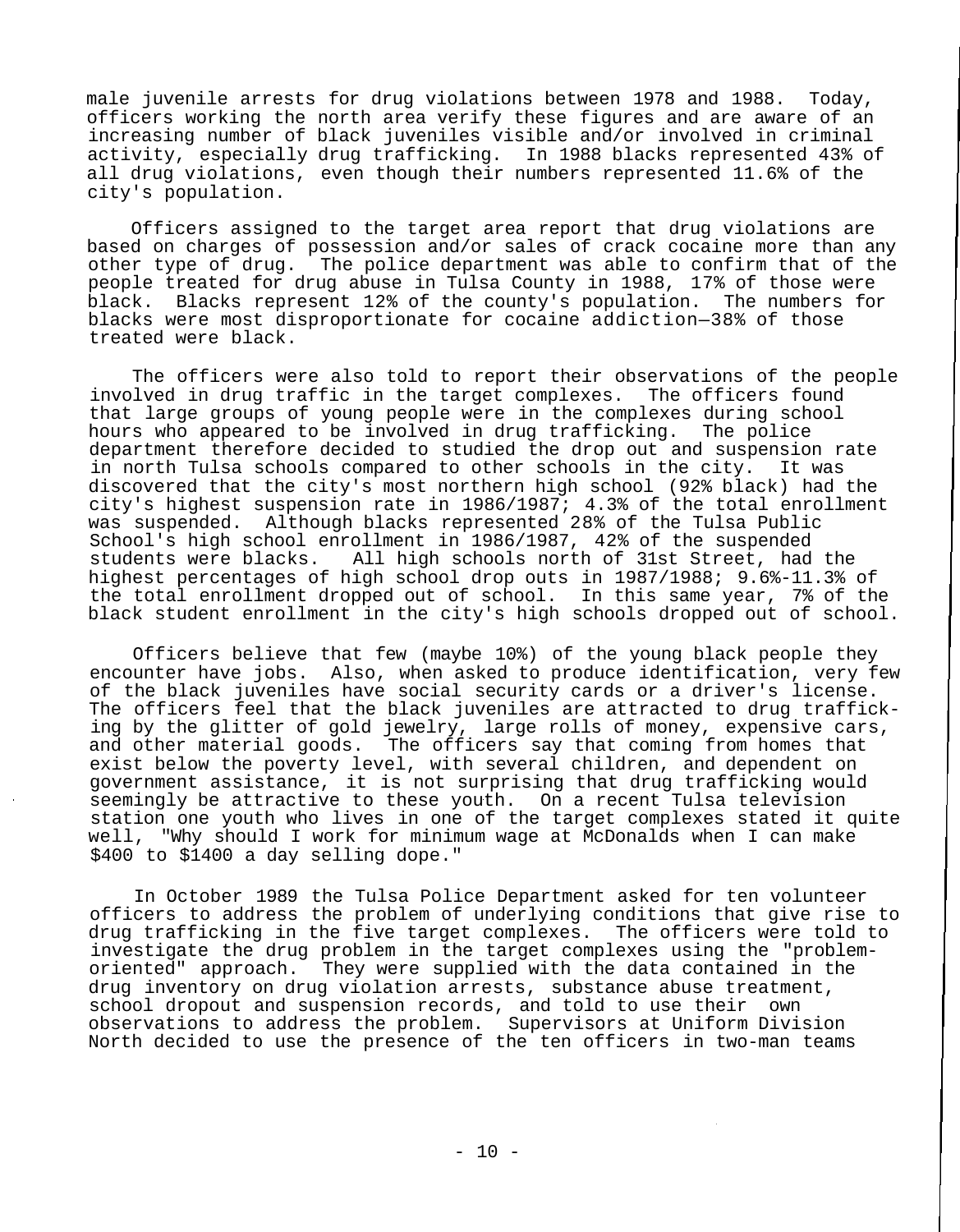(foot patrol officers) in the complexes on an eight-hour shift to begin building rapport with the residents. The officers visited with the residents while walking their beat in the complexes to let them know that the police were there to provide a safe place to live\* Having started their work in late October, the foot patrol officers took advantage of the holiday season by holding parties and providing food baskets for the families living in their complexes.

Within a month the officers were able to verify the juvenile involvement in drug trafficking. As the officers would approach various "drug hangouts" within the complexes, very young black males (age 12 to 16) would call out "Rollers." This was an alert to the drug dealers to ditch the "caine" and disperse. Many of these scenarios would develop into a foot chase and often times the youths were arrested. Before the chase would start, a bag or vial of crack would be thrown down to disprove possession. Many times when arrests were made, the young people would be back in the complex and out on the street dealing the next day. The foot patrol officers have been able to deter some drug trafficking by working with the management of the complex to get evictions on people living in units where drugs were found and arrests made on people dealing drugs. When the officers were not able to get the management's cooperation, they personally made calls to the Tulsa Housing Authority or the private owners to press top management officials to be more proficient in the interpretation of eviction guidelines.

The Juvenile court system in the state of Oklahoma has presented another problem to officers working with youths in drug trafficking. In the late 1970s and early 1980s, the state legislature mandated that the institutionalizing of juveniles be stopped. Three state incarceration facilities for juveniles were closed. The Lloyd E. Rader Diagnostic Center in Sand Springs now houses the more serious juvenile offenders for the state, but this facility only has 25 beds, and some of the inmates receive weekend passes. Because of the limited space at the Rader Center, only the more severe cases are incarcerated and the others are turned back over to their parents to be put on probation. Juveniles are said to commit delinquent acts, not crimes. Those acts that would qualify as an adult felony crime result in the juvenile being taken to the juvenile detention center where the youth stays one or two nights. Car thieves and drug traffickers would qualify in this category. Because the courts are ill-equipped to handle the juvenile offender, officers feel that the the deterrents for drug trafficking are few. Officers, therefore, arrest some of the same juveniles over and over again.

The officers learned that the five targeted housing complexes are situated within a two mile radius of one another, providing a high concentration of young black people in a small area with only one city park and recreation facility to serve the residents. The programs offered by this facility are almost nil and what is offered is not well attended.

With the knowledge of a lack of support from the criminal justice system and support programs to keep the youth busy and dissuade them from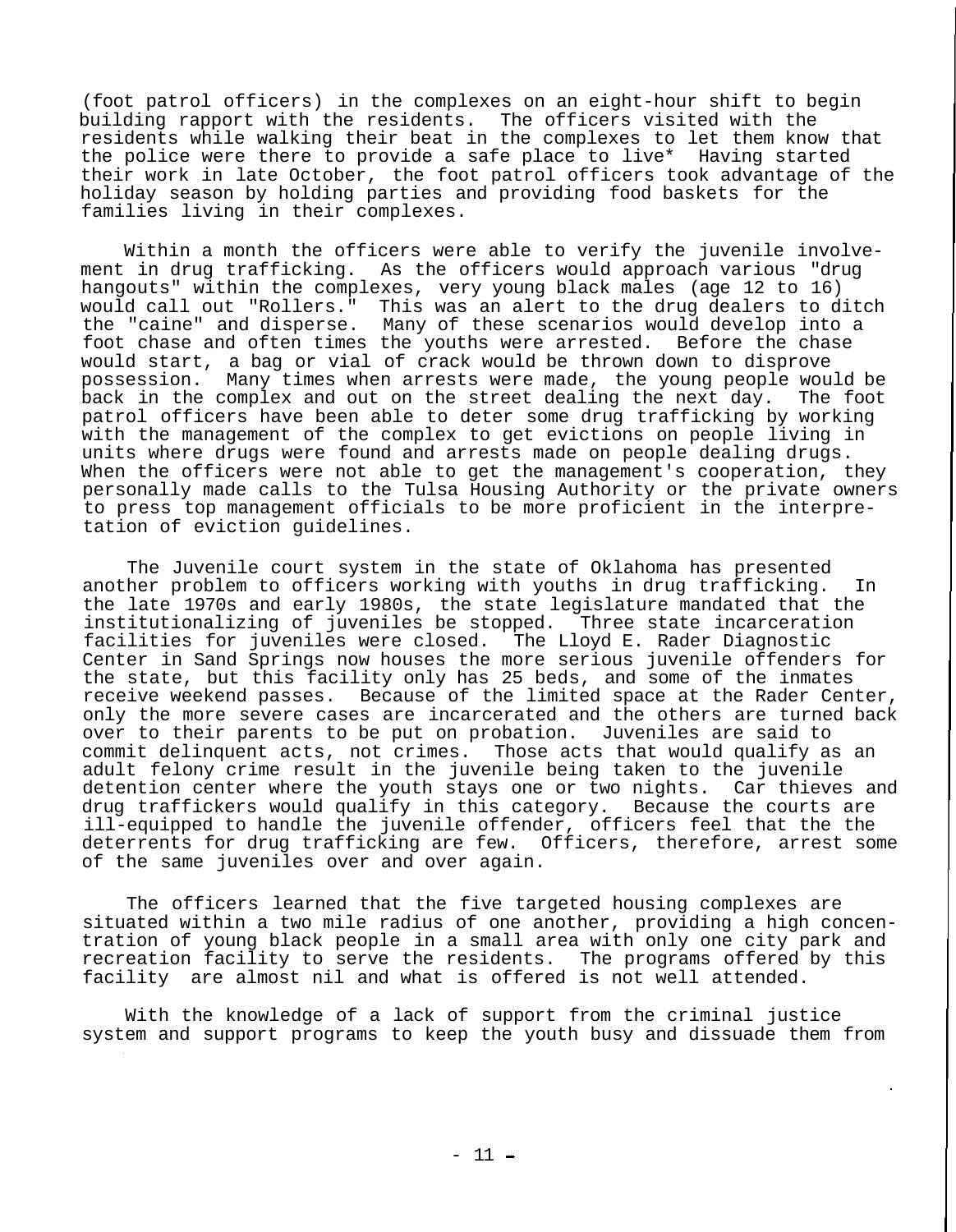drug trafficking, the foot patrol officers in the target complexes began to develop a strategy. The goal of the officers was to prevent drug trafficking among juveniles by providing programs that would deter their involvement in drugs in public housing and provide them with good living skills.

Officers Steve Slaughter and Rufus Newsome felt strongly that the boys needed programs that would improve their self esteem, provide positive role models, and teach good values and good decision-making skills. The officers began to spread the word among the 11 through 17 year old boys that they were going to start a Boy Scout Troop in the Morning Star Apartments. Officer Newsome is a qualified Boy Scout leader and he and Officer Slaughter began meeting with the boys on Saturdays in a vacant apartment provided to the police by the Morning Star management. The officers felt the scouting program would help achieve the goal of providing better living skills through the development of moral values and goal achievements. Newsome and Slaughter stated that some of the boys who were not attending the meetings accused them of meeting with the boys to get them to "snitch" on the dealers. The accusations ceased, however, and the troublemakers eventually left the troop alone. Because 86% of the boys come from homes without fathers, the officers wished to serve as positive role models to the young men. In addition, they plan to invite other men to take part in the scouting program. Recently, a member of the Juvenile Bureau agreed to work with the officers in the Boy Scout Troop.

In May while meeting with members of the Kansas City Police Department and members of the Kansas City Housing Authority, Slaughter and Newsome were asked if they could arrange summer sports activities for the youth in their complex. Officer Slaughter answered, "We want these boys to know that blacks can do more than play ball. We want to instill values and goals in the youths<sup>1</sup> lives, and we feel that Boy Scouts is the best program to do this." Officer Ken Johnson, foot patrol officer at the Comanche Park Apartments, spoke to the Southside Rotary Club about the police programs in the complexes and the club donated \$1300 for equipment and uniforms for the Troop. Officer Dwight Cole of the Street Crimes Investigation's Unit at Uniform Division North has worked with some of these same boys in a tutoring program after school.

Officers Nancy Blades and Dean Finley also developed plans for the young people in their complex, Vernon Manor, who did not have a job. Officer Blades began to develop a program called The Young Ladies Awareness Group. Each week different speakers are invited to come to Vernon Manor to teach different skills. Some of the programs teach the women how to dress for a job interview and the workplace. Officers also conduct "role playing" with the young women to show them how to go through a job interview. In addition, they are shown how to write a resume'. Makeup, hair care, and personal hygiene are also taught at the meetings. Blades developed her program to include several of the other complexes so that the young women living there could benefit from the program as well.

Finley began working with a government program called the Private Industry Training Council (PITC). The officer would get young people to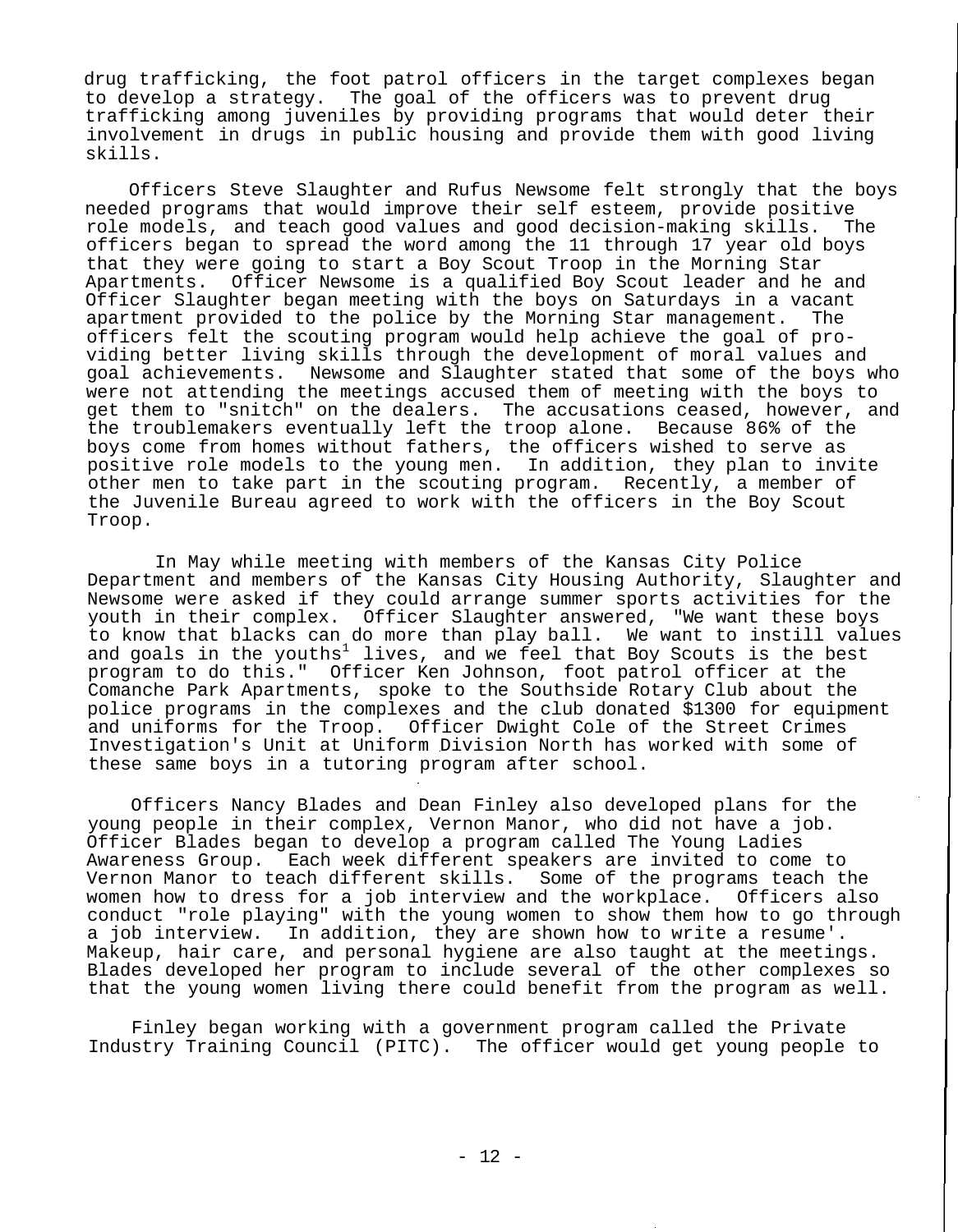agree to go to sessions on goal setting and self-esteem building. These programs would prepare the young people to enter the job training programsoffered by PITC. The officers also helped with the birth certificate applications needed to enter the PITC program. However, some of the youth were unable to attend because they lacked the \$5 fee. Finley also set up driver's training classes by obtaining volunteer help from an Oklahoma Highway Patrol Officer and a school teacher. He worked with the youths who were interested in the driver's training by getting birth certificate forms and assisting them to complete the form. Again, there was the problem of obtaining the \$5 fee to attach to the driver's license application. Several times the officers would provide the fee out of their own pockets.

Finding suspended school youths loitering in the complexes during school hours, Blades and Finley would often attempt to get them back into school. Many times when the officers would tell the parents that their children were out of school, the parents voiced unconcern. The officers would also act as an advocate for the school system in trying to get suspended kids back in school.

All officers in the target complexes handed out flyers on the Mayor's<br>Ner Jobs program and the Job Fair offered by PITC. The officers have Summer Jobs program and the Job Fair offered by PITC. made themselves aware of the alternative school programs available in the city and have invited representatives to attend their squad meetings to share information about their program. For example, representatives from the Student Training and Reentry program (STAR), PITC, and Job Corp have attended the foot patrol squad meetings. Officers are encouraging youths whom they encounter to enter these programs to finish their education or learn job skills. Investigative Detective, Doug Cash, of Uniform Division North donates time each week talking to young people enrolled in the Job Corp Training Center about the affects of drugs and alcohol in fulfillment of his volunteer work as a Master Patrol Officer.

Officers Ken Johnson and Van Ellis who are foot patrol officers at the Comanche Park complex are also starting a Boy Scout Troop and looking for a Scout Master. These officers have started a SHARE group (Stand, Help, and Rid Evil). Through this program Johnson has been able to raise money for some of the projects that the other officers are promoting in their complexes. Johnson speaks at civic group meetings throughout the city and in local churches to raise money and other needed items to make the community more aware of the needs of the young people on the city's north side. The money is used to help people buy food, clothing, and pay bills. In exchange for the monetary gift, the recipient agrees to take part in programs geared to improving life and job skills. Volunteers who teach these life and job skills come from the churches and the civic groups where Officer Johnson speaks.

Several police officers are involved in a program that is scheduled to start in mid June of 1989. This program is being developed by the police department, the school system, and the urban 4-H Club. It is designed to recruit youth who live in the target complexes to provide programs to build self-esteem by using positive role models. The program is being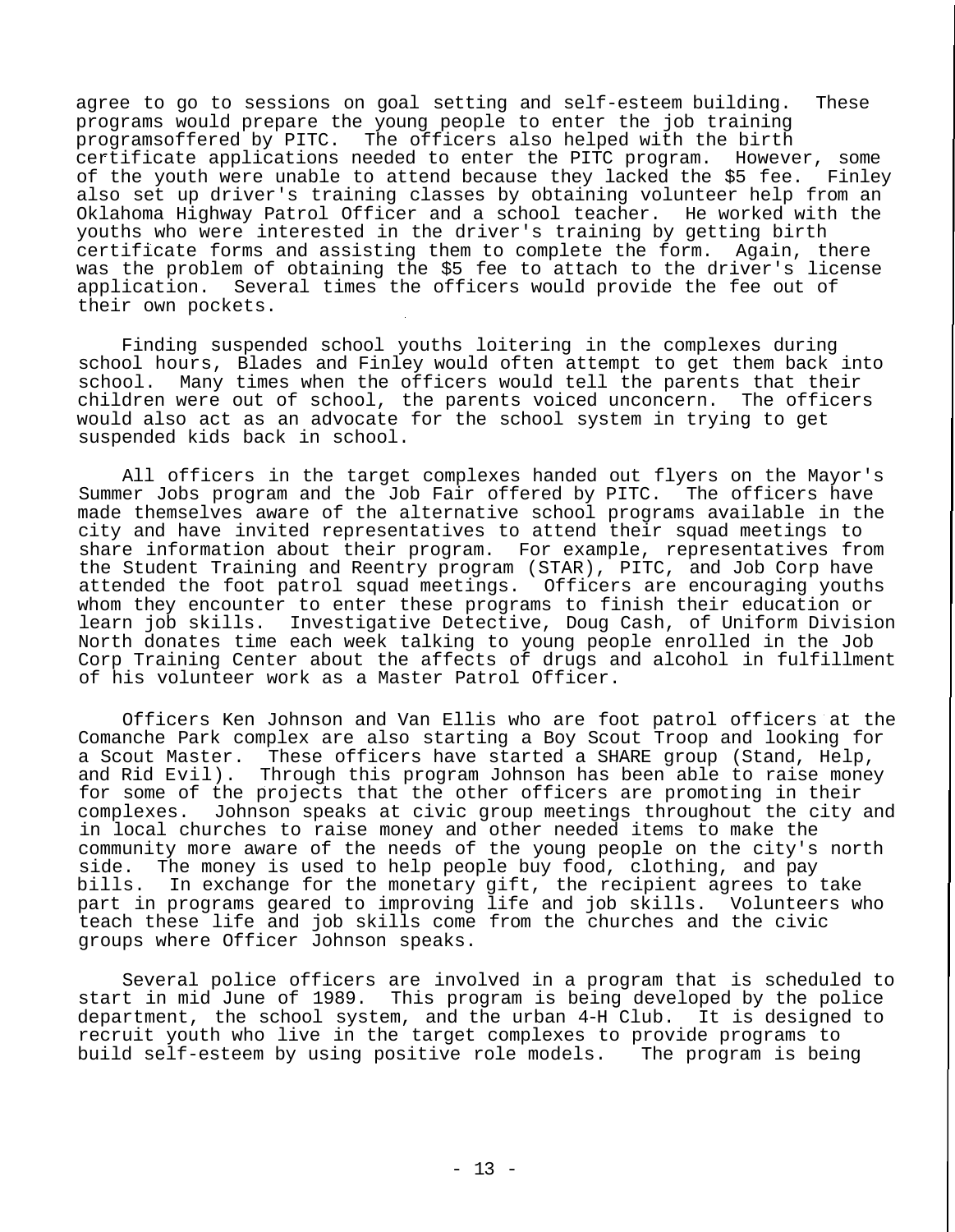developed on north-side property that was confiscated from a drug dealer and will provide a day camp for disadvantaged youth. The propertyconsists of a house and barn, 20 acres, and a pond. It is planned to bring over 100 young people from the complexes to the day camp in the summer of 1989. The police department proudly calls the facility the "Ranch."

Officer Keenan Meadors has started a program at the Ranch with ten black youths, ages 11 to 16, from the complexes. Meadors described the young boys as being on a path leading to destruction. Meadors meets with the boys three times a week and is helping them plant garden plots. Each youth has been given his own garden plot with his own sign. The plots have been developed for the youth to plant, cultivate, and harvest their own food to be consumed by their families. The boys are being taught how to plan the garden, prepare the ground, plant the seeds, cultivate, harvest, and cook the produce.

During each phase of planting, the youth will be taught lessons in living that correspond with that phase of gardening. A volunteer sponsor listens, encourages, and provides positive influence on a weekly basis while tending the garden. The Mayor, the Chief of Police, Drew Diamond, and other people such as psychologists, ministers, celebrities, and well-known sports stars are participating in the endeavor by coming to the meetings to talk to the young people about the value of productive and drug-free lives. Recently, during a rap session at the Ranch, the boys were asked what they would like to do when they grew up. One of the boys whom Officer Meadors has termed his most "hardened" youth answered, without looking up but pointing in the direction of Keenan Meadors, want to be a police officer, like Keenan." A highlight to the boy's program, will be an overnight campout later in the summer at the Ranch.

During the summer of 1989, Master Patrol Officer Angie Moore who is the leader for the Police Explorer Scouts has planned for the Explorers (who have taken Drug Abuse Resistance Education (DARE) training) to start the first DARE program for youths in public housing ever offered in the United States. Sergeant Fred Morrow is head of the DARE program in Tulsa and is assisting Moore in the project. Both Morrow and Moore are members of the Management Team that assisted in the collection of the drug inventory data.

Uniform Division North of the Tulsa Police Department will also be developing a plan to work with McLain High School, the school where most of the youth in the complexes attend. The program is called, "Adopt a School." This school has the highest suspension rate in the Tulsa Public School System and the highest rate of teen-age pregnancies. Individual officers will become involved through just volunteering or through the Master Patrol Officer Program. These programs are still in the initial stages and will not be developed until June of 1989.

The Tulsa Police Department has also applied for a grant to fund Tenant Services Coordinators in three public housing complexes. If Tulsa receives the grant, these coordinators will assess the needs of the juveniles and adults living in the complexes and help them access services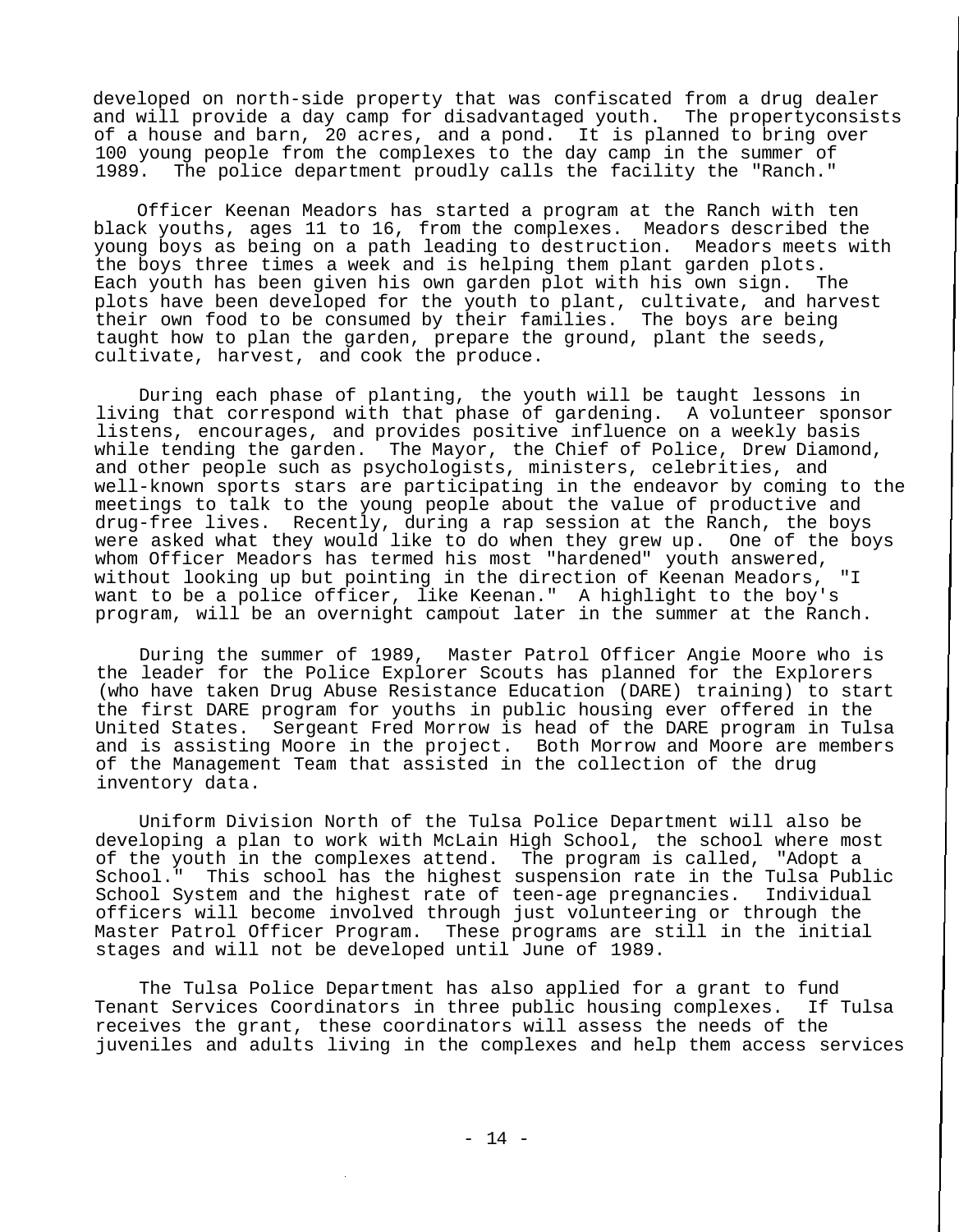such as substance abuse treatment, parenting skills, education skills, and job training skills.

Lt. Carolyn Robison met with the Editor of the Oklahoma Eagle in late May 1989 to take action on the many needs of the young people living in north Tulsa. Future plans will involve getting business owners on the city's north side to unite for the cause of the black youth to help deter them from drug involvement. Lt. Robison also was able to get funding to send 60 young people from the Morning Star Apartment to a summer day camp at the northside Y.W.C.A.

Monitoring the success of these responses will be ongoing to include the following:

- observing the trend of black juvenile drug violation arrests
- observations by officers of youths involved in street sales of drugs
- tracking the numbers of black juveniles suspended and dropping out of school on the north side
- evaluating the effectiveness of the programs offered by the police department and other organizations
- monitoring, over time, the lives of the youths who participate in the programs that are being offered

It is felt that the police department has been instrumental in addressing the problems of the youth in north Tulsa. Foot patrol officers are now meeting with the Task Force for Drug Free Public Housing to apprise the different city, county, and now state-wide agencies of the needs of the youth in public housing. Many other social service agencies are beginning to coordinate with the police department in scheduling programs as well as establishing satellite offices on the north side of the city.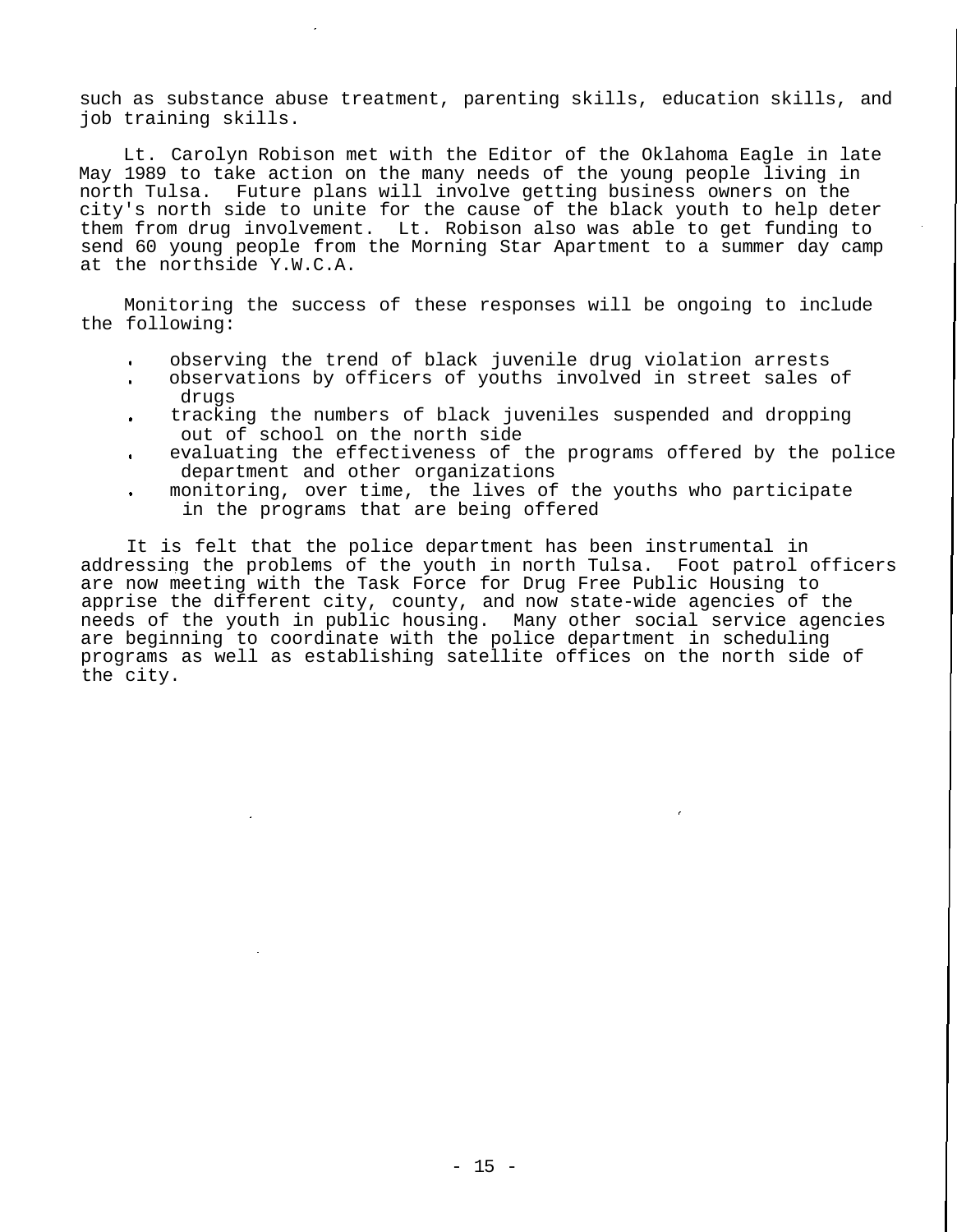#### NORMANDY APARTMENTS: A STRATEGY FOR DETERRING DRUG TRAFFICKING A Case Study Tulsa, Oklahoma

The Normandy Apartments are located five miles east and four miles south of the central business district in Tulsa, Oklahoma. These garden apartments were privately developed using a Below Market Interest Rate<br>(BMIR) loan in 1968. The department of Housing and Urban Development I The department of Housing and Urban Development now has control of Normandy and sets the rental rates for the 212 units. The complex is set among middle income homes and low to medium income apartments. Interstate Highway 44 is adjacent to the apartments on the east and several large and small businesses border the complex along the service road. Two major shopping centers are located within five blocks of the Normandy Apartments.

The Normandy does not appear to be low-income housing by most standards. The manager reports that the apartments are 90% occupied and from outside appearances, seem to be in good repair. However, a closer look reveals a playground that is empty. There are no swings. Poles where basketball goals once hung are bare. The area is littered with broken glass and trash. Older and disabled vehicles fill the parking spaces in front of the units. Each unit has a brick planter on either side of the apartment doorway, but the soil is bare even in the spring and summer.

Tulsa Police Officers from the Ida Squad of Uniform Division Southwest are familiar with the Normandy because of the numerous calls for service that the department answers on a daily basis. Because the Normandy is on the border of the Southwest Division and Uniform Division East, dispatchers often mistakenly send the East Division Officers to the complex.

Southwest Division Officer Tim Stadler, 3rd Shift (1430 to 2230) Ida Squad, was aware of several problems existing at the Normandy. He knew that it was a haven for drug dealers, burglars, car thieves, and vandals. The officer was also aware of the stepped-up police enforcement in public housing on the city's north side to rid the area of blatant street dealing of drugs.

Stadler thought there was a good possibility that Normandy would experience an influx of drug dealers and other criminals moving south to escape the north-side crackdown against drug dealers. Tulsa had also just added extra police enforcement to another area on the south side of the city that had begun to experience stepped-up drug trafficking. Supervisors at Uniform Division Southwest felt strongly that the stepped-up enforcement with the foot patrol beats on the northside had moved several of the drug dealers to the city's southside low-income housing complexes.

Stadler had just learned of the new concept of Problem-Oriented Policing that the Tulsa Police Department had adopted and decided to try alternative methods to deal with the problems at Normandy. The officer,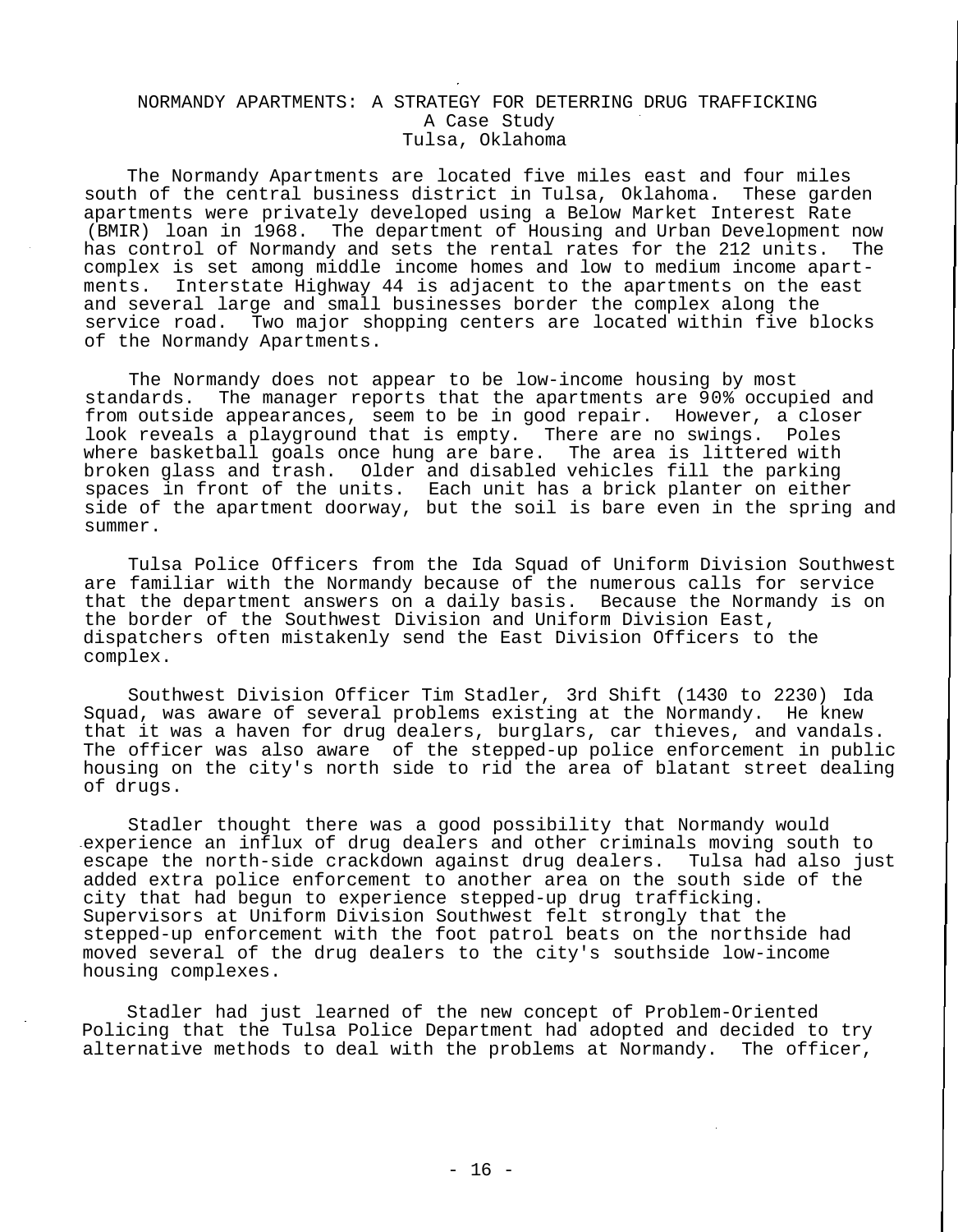proceeding with the authority from his supervisors, Sgt. Richard White and Lt. Jim Carroll, addressed the problem by using a strategy that had not been used before on the Tulsa Police Department. Because the officer anticipated an increase in drug-related problems at the Normandy, he developed a program to thwart those events from happening. He began his work in January 1989 to shut down the potential for stepped up drug-related problems at Normandy and to clean up theexiBting problems by developing a two-pronged approach. First, the officer wanted to create an environment through education and enforcement which would not allow the drug traffickers to take a foot hold in Normandy in the spring and summer of 1989. His second and long-term goal was to build an apartment community which would play a major role in keeping a safe and crime free complex, specifically drug-related crimes.

The manager of the complex supplied Stadler with information and a vacant apartment for his use to write up reports and for high police visibility in the complex. The manager told Stadler that there were 700 children living in the Normandy in the spring of 1989, consisting of a racial breakdown of 50% white, 40% black, and 10% Oriental/Hispanic and American Indian, A list of five residents with a potential for leadership was supplied to Stadler, along with a list of 15 problem residents whom the management felt might be involved in criminal activities, specifically drug trafficking.

Police volunteer, Wanda Harmon, supplied Officer Stadler with a computer printout of the crime statistics at the Normandy for 1988. The statistics show that 9% of the residents of the complex had been the victim of auto theft, while 15% had been victims of burglary in the last year. In addition, approximately 50% of the people living at the Normandy had been the victim of other crimes during 1988. The statistics also revealed that many of the large and small businesses surrounding the Normandy had been the target of vandalism, auto theft, burglary, and shoplifting.

Stadler met with one of the residents identified as a potential leader, who drives a truck and is a part-time minister. This gentleman, who also taught Sunday School for the young people at the complex, pledged to work with the officer to establish a community association at the Normandy. He also requested that Stadler and the police department educate the residents on ways to identify drug-gang members and how to know if they were witnessing a drug transaction.

Because the manager had been told about problem tenants or had overhead conversations of some of the residents, she was able to identify problem residents ranging from burglary and auto theft suspects to possible drug dealers. Stadler immediately ran record checks on the problem tenants and found three residents with outstanding warrants. Five misdemeanor warrants were served by Officers Stadler and Gregory on one female resident living in the complex next door to the now newly named Problem-Oriented Policing or P-OP office. Stadler explained to the woman about the program he had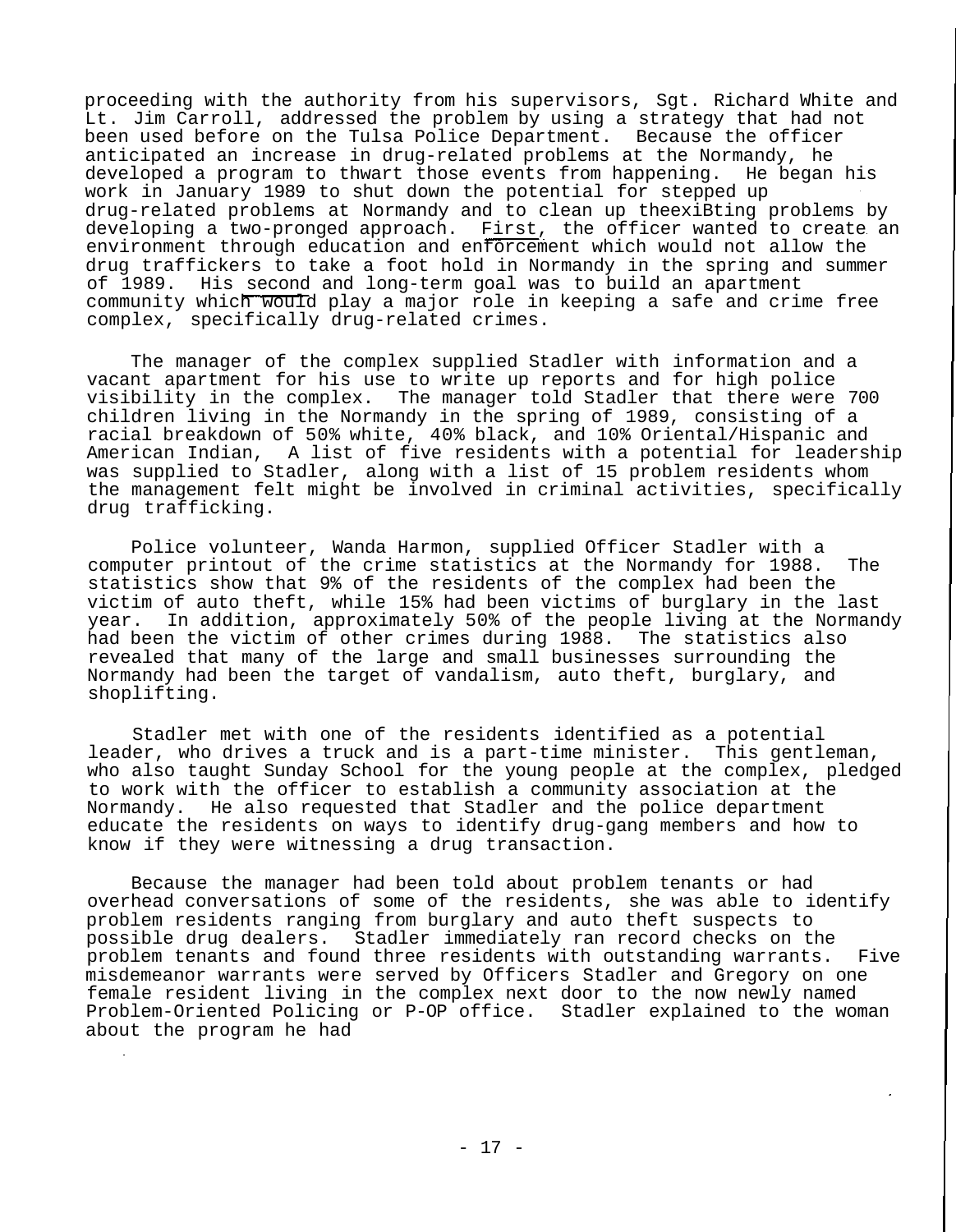designed to clean up the Normandy. Through this arrest, the resident was able to obtain work hours at the local Y.M.C.A. on a court-order community service work program. After the woman worked out her fines she was later hired by the Y.M.C.A. as a full-time employee. The woman consequently became an intelligence source for the police department. For example, she reported which apartments were having a large number of visitors— which Stadler thought might be an indicator for drug dealing. Word of this arrest quickly spread through the complex and the other two residents who had three or more outstanding warrants went to the prosecutor's office to clear their obligations to the court. One evening late in March 1989, Stadler set up an informant to make a "drug-buy" out of an apartment, in Normandy. Later when Stadler and other officers entered the apartment with a search warrant to make the arrest, only one man was present, the uncle of a young drug offender. The uncle was arrested, and the next day the young offender was warned that if he continued to sell drugs that he too would go to jail. No further drug sales have been identified with this apartment.

Officer Stadler and Lt. Jim Carroll designed a survey to be administered to the tenants living in the complex. Officers Tim Stadler, Jean VanLandingham, and Novale Thompson conducted the resident survey. As the survey was administered, the officers relayed the message that they intended to build a strong and secure environment at the Normandy. At least two apartments in each building unit were surveyed. The survey was designed to help the police department determine what problems the tenants believed existed at the complex. In addition, demographic and personal information was gathered to determine the social needs of the residents.

The results of the survey revealed that even though 70% of the residents had graduated from high school, less than half (40%) were working full time. In addition, approximately 50% of the families were living below the poverty threshold. Of the residents living at Normandy, 50% had lived in the complex less than one year. The residents said that drugs and burglaries were the most serious crime problem existing at the Normandy. There were 45% to 50% of the residents who were very worried about being assaulted and feared that their apartment would be burglarized.

Officers began to patrol the Normandy regularly, visiting with the residents and instilling confidence in an effort to provide a secure neighborhood. One evening while Stadler was visiting with residents of the Normandy, two automobile thieves bailed out of two stolen cars when Stadler put his spot light on the vehicles driving side-by-side. One week later, upon investigating a break-in call to the Scottish Rite Temple south of the Normandy, Stadler learned who had Btolen the cars as well as broken into the Scottish Rite building. The thieves were residents of the Normandy, and the "ring leader" was a former resident and known drug dealer at Vernon Manor, a northside complex being targeted for drug traffic. With the aid of the Normandy residents and parents of one of the youths, Stadler was able to make the two arrests within a week of the break-in.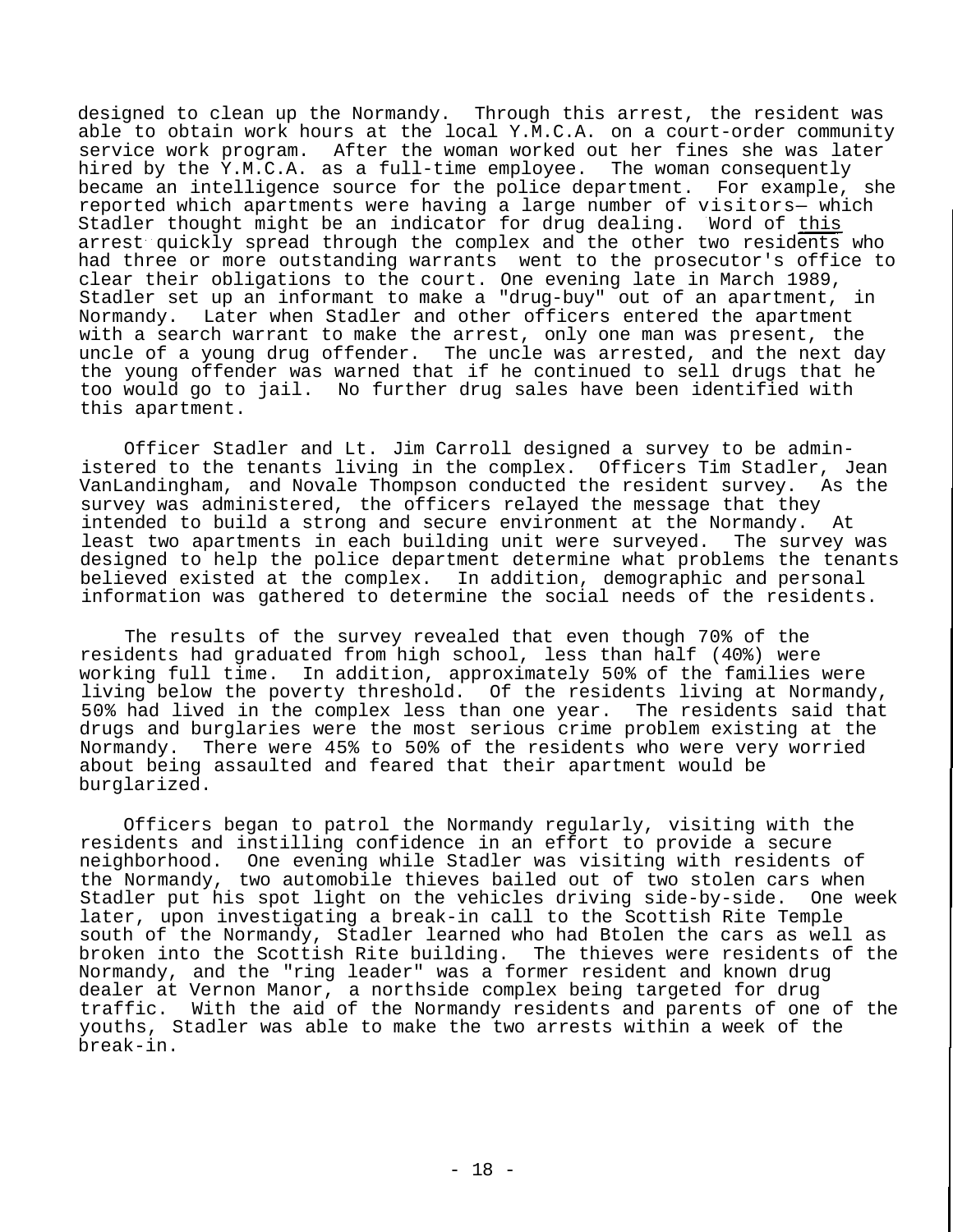Stadler began meeting with area businesses to get their support and to involve them in the program to build a strong sense of community around the Normandy. The Evans Furniture store is a large business located just to the north of the Normandy complex that became involved in the project by donating basketball backboards to replace the missing ones on the playground. Two convenience stores, Git-N-Go and Circle K, located to the east of Normandy donated 20 swing sets. These two convenience stores had been the target of numerous "beer runs" (a local term for the shoplifting of six-packs of beer) and people stealing gasoline by driving off without paying.

The Scottish Rite Temple, site of the break-in and vandalism, is a very large and impressive establishment that contains an auditorium. Stadler approached the Executive Director for use of the auditorium to hold the resident association meetings. The Executive Director was somewhat hesitant to loan the use of the facility until Stadler explained his mission to build a strong community association and how the benefits of such an association could mean positive results for the entire neighborhood. The director then agreed to let the Normandy residents use the auditorium.

In late March of 1989, Officers Stadler and Vanlandingham held the first resident association meeting at the auditorium. There were 75 residents in attendance at the meeting. Officer Vanlandingham obtained free Teddy Bears from Shoney's Restaurant for each child in attendance as an incentive for parents to come to the meeting. Stadler was able to get the movie theatres in the area to donate 30 show tickets to give away. A drawing was also held to give away stuffed Easter bunnies. Stadler's new Area Commander, Lt. Steve Smith, welcomed the residents and gave the support of the police department to make the Normandy a safe community. Jeannie McDaniels of the Citizen's Crime Commission gave a presentation on how the residents could ensure the safety of their family and neighborhood. Because the resident survey revealed that only 40% of the residents were employed, Stadler invited a case worker from the Private Industries Training Council to speak to the residents about her organization and the help they offer to train and obtain jobs for people in need of employment.

Because Officer Stadler believes in the old adage that "Idle Minds Breed Trouble," he announced a contest for the young people living in the complex. The Police Sertoma Club had given him copies of the Bill of Rights and the Constitution which were given to each of the young people wishing to participate in the contest. The challenge for the older youth was to write an essay on "What These Documents Mean to Me." The younger children were to draw a picture of "What Freedom in America Means to Me." The prizes for the contest came from area businesses and organizations<br>including a \$25 gift certificate from Sam's Wholesale. Three basketballs including a \$25 gift certificate from Sam's Wholesale. were donated by Oshman's and George Frazier's Sporting Goods Stores. Games and puzzles were donated by the Lady Sunshiners (an older ladies club specializing in assistance to low income apartment residents). One older lady and member of the Sunshiners has offered to buy and help the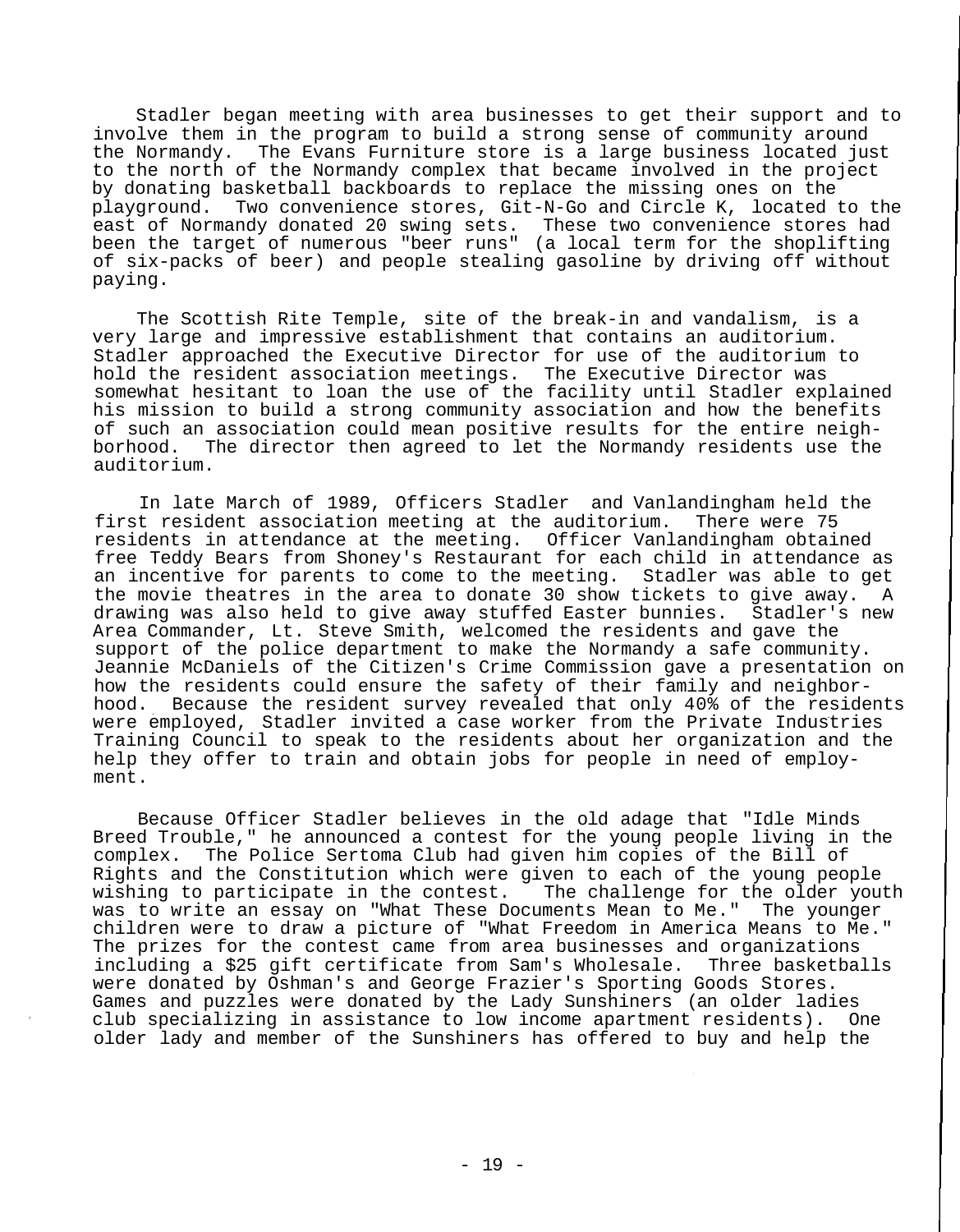residents plant flowers in the brick planters at the entrance to the apartment doorways. The General Manager of the Tulsa Drillers (minor league baseball team) donated eighty complimentary tickets to bring the children of the Normandy Apartments to a baseball game in June.

Officer Stadler has initiated and seen results in both the long and short-term goals that he proposed for the Normandy. A recent conversation with the Toyota dealership adjacent to the complex revealed that since Stadler began his program, vandalism and break-ins to their business had totally ceased (see attached letter). In addition, a letter was received (see attached) on May 24 from an insurance company stating that vandalisms, breakins, and other criminal activities had decreased in his shopping center in the past two months.

Crime statistics have revealed an over 50% reduction in beer runs and gasoline pump drive off theft at the two convenience stores near the Normandy. A recent analysis of incident reports comparing the first threemonths of 1988 to 1989 in the area surrounding the Normandy gave the following results:

Jan 1988 - Jan 1989 = 30% decrease in reported incidents Feb 1988 - Feb 1989 = 200% decrease in reported incidents Mar 1988 - Mar 1989 = 157% decrease in reported incidents

In addition, officers from Uniform Division East (the adjacent substation that often got calls to the Normandy) report that they have not received calls to the Normandy Complex since the first of April 1989.

In early May, Officer Stadler learned that a group of apartments just south of the Normandy had become aware of his project through the news media. He was told that the management for these apartments have begun to work with the youth and have planned summer outings that are structured for learning, and yet fun.

A survey is being considered to compare with the results of the first survey. Later in the summer, Officer Stadler plans to bring Drug Abuse Resistance Education (DARE) and a Red Ribbon Campaign structured after the national Red Ribbon Drug Campaign that was kicked off in October 1988. Stadler designed the program so that if a new officer takes over this district at shift change in September, the program will continue.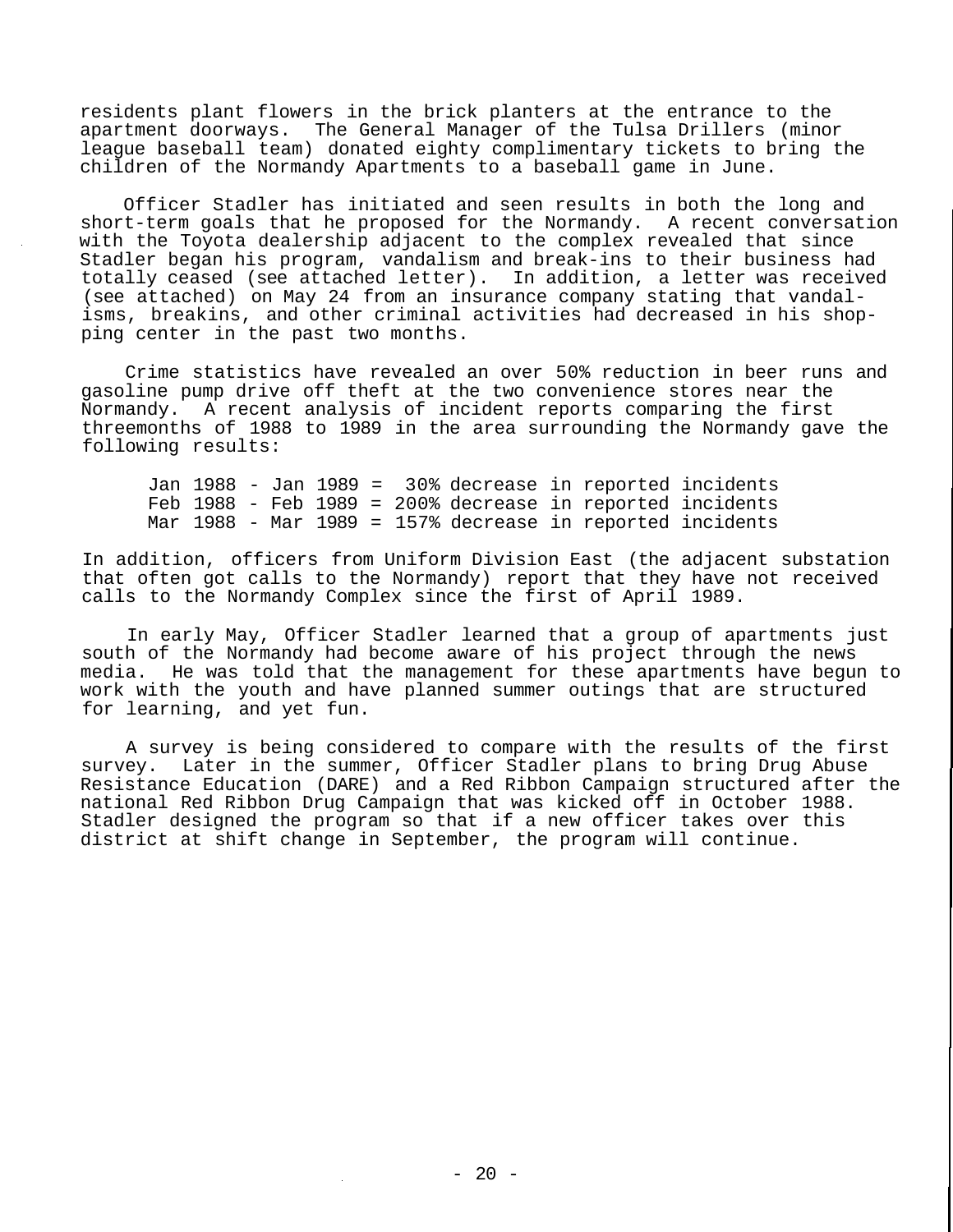#### **FROM: Sgt. Cliff Bowen, HQ DATE: April 6, 1989 False Alarm Reduction**

# **Chief Of Police**

## **TO: Drew Diamond SUBJECT: P-OP Benefits**

**Re: Toyota of Tulsa, 3500 South Sheridan road (actual address) Larry Phillips. Assistant General Manager, Phone 622-3555, Pager 745-4055.**

**On April 3. 1989, I spoke with Larry Phillips at Toyota of Tulsa in reference to their past false alarm problem. Larry pointed out the new** steel alarm cable whicti they have recently installed on their chain link **fence, saying, this has solved their problem of vandals cutting the previous alarm cable, and climbing over the fence to vandalize and steal their cars.**

**Larry went on to say that their vandalism and theft problem has virtually ceased in the past two or three months. Prior to this, someone was entering the fenced lot and ramming cars together**

**Toyota of Tulsa has had such a problem with auto theft in the past thathey have spent much time daily, blocking cars in and re-inforcing the**  $\frac{\mathbb{E} \times \mathbb{E} \times \mathbb{E} \times \mathbb{E} \times \mathbb{E} \times \mathbb{E} \times \mathbb{E} \times \mathbb{E} \times \mathbb{E} \times \mathbb{E} \times \mathbb{E} \times \mathbb{E} \times \mathbb{E} \times \mathbb{E} \times \mathbb{E} \times \mathbb{E} \times \mathbb{E} \times \mathbb{E} \times \mathbb{E} \times \mathbb{E} \times \mathbb{E} \times \mathbb{E} \times \mathbb{E} \times \mathbb{E} \times \mathbb{E} \times \mathbb{E} \times \mathbb{E} \times \math$ 

**Toyota oi; Tulsa has a second entrance which is on East 36 Street adjacent to the northeast corner of the Normandy Apartments. Their car lot shares 36 street as a dividing line with the Normandy apartment complex.**

**While Larry was explaining the benefits of the new steel alarm cable, it dawned on me what had actually caused their problems to cease. I explained to Larry about the recent P-OP session I attended wherein Officer Tim Stadler explained the work he was doing at the Normandy Apartment Complex\***

**I told Larry that it was not the steel alarm cable, but the efforts or Officer Stadler which had resulted in the reduction, if not elimination, of their vandalism problem. Larry is obviously relieved by the elimination of their troubles and stated that their insurance company should be happier because insurance claims they were paying to Toyota of Tulsa have virtually ceased also.**

**Larry stated he would like to meet and speak with Officer Stadler**

Respectfully submitted.

**Sgt. Cliff Boven, HQ**

**cc: Lt. C. Robison, UDN**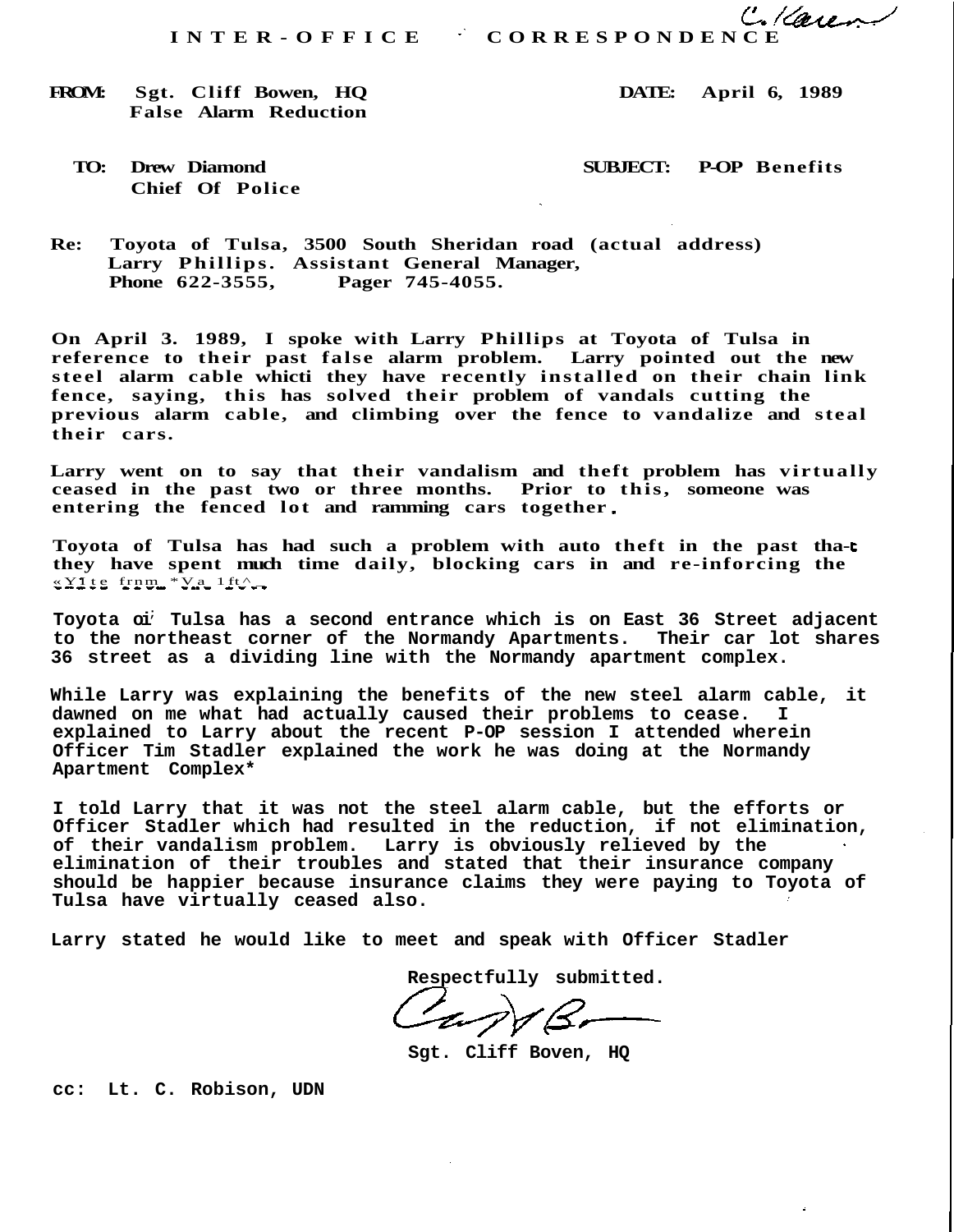THE **Example Secondary Secondary Secondary 18th Secondary 18th Secondary 18th Secondary 18th Secondary 18th Secondary 18th Secondary 18th Secondary 18th Secondary 18th Secondary 18th Secondary 18th Secondary 18th Secondary 18t** 

**Terry Wilson Agency 6121 E 32nd St Tulsa, Okla 74135 (918) 627-7141**

**May 24, 1988**

**Karen Allen, POP Coordinator Tulsa Police Dept./UDN 3411 N Columbia Tulsa, Ok 74110**

**Subject: POP Normandy Apts 6300 E 38th**

**Dear Ms. Allen:**

**Since the opening of the Super Saver Cinema at 6970 E 31st on December 9, 1988 In Mall 31, a Marked increase In criminal activities have occurred. Such activities included car thefts, burglary from vehicles, vandlllsms, burglary, and araed robbery of Mall tenants.**

**As a business owner in this Mall, I've kept a listing of the activities to present to the nail management to Justify the hiring of a Mall Security Force.**

**As a result of ay 17 year affiliation with the Tulsa Auxiliary Police, I attended a Problem- Oriented Police Prograa at the Tulsa Police Acadeay on May 18, 1988. I heard you, Lt. Robison, and field officers present facts of declining crlalnal activities in areas of POP programs.**

**I listened intently to an officer concerning the POP success In the Noraandy Apartments Just 4 blocks south of ay office. As I heard the positive effects of the program that began in January 1989, I realized that criminal activities had decreased at the Mail in the last 60 days.**

**It becomes apparent that successful POP Programs can have a dynaalc postive affect in the targeted area, and several blocks away, as well. I Just wanted you to know that I and other businesses in this area sincerely appreciate the excellent results that such POP Programs can have on an area once plagued with crime. At this time, I do not feel Mall Security will be a necessary expense burden of the area businesses. For that too, we are grateful. Keep up the excellent work!**

**Sincerely,**

Ison

*K*«rry Wilson, PUA **cc: D. Diamond, Police Chief**